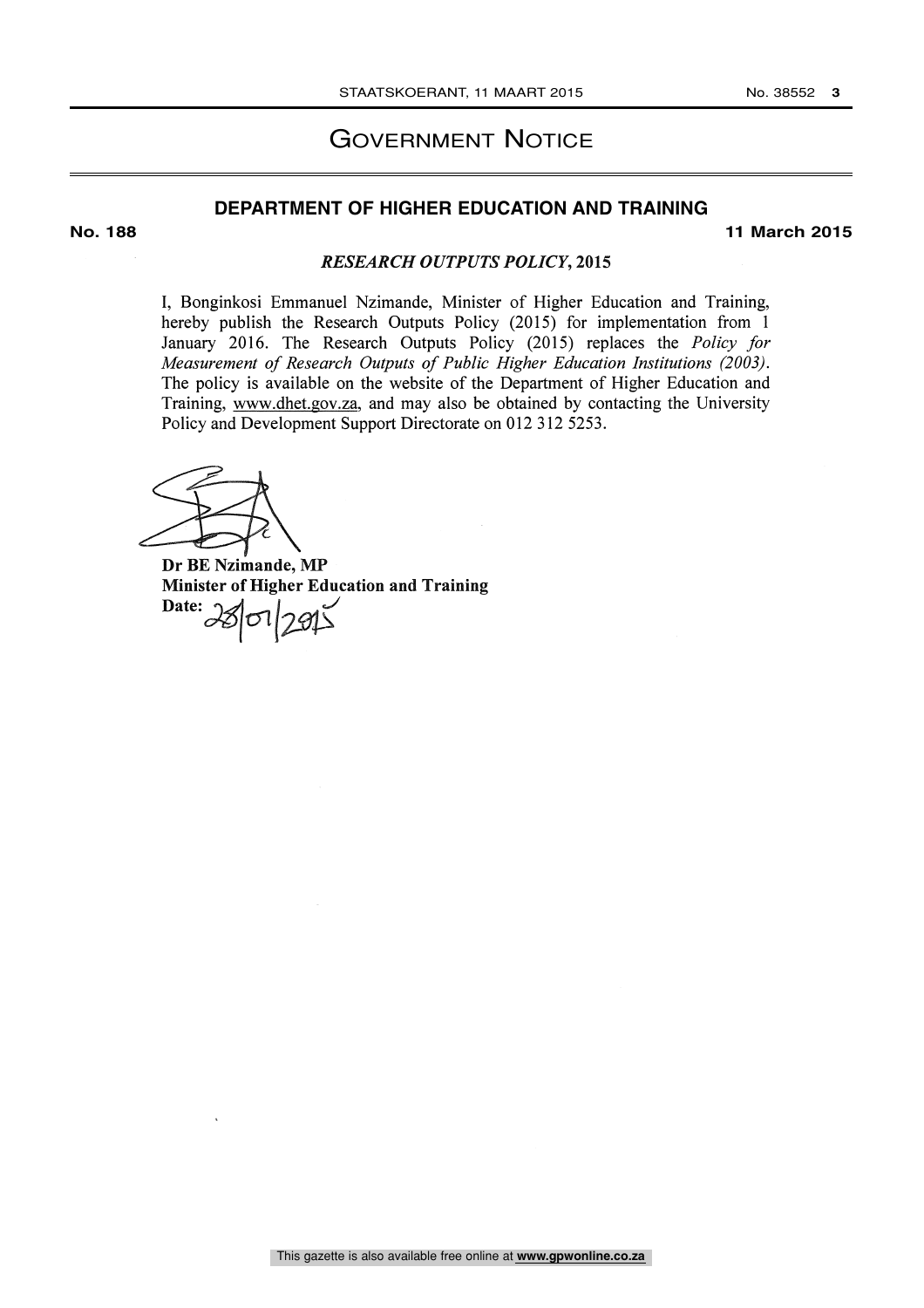

# higher education praining<br>Training

Department: Higher Education and Training REPUBLIC OF SOUTH AFRICA

## RESEARCH OUTPUTS POLICY

2015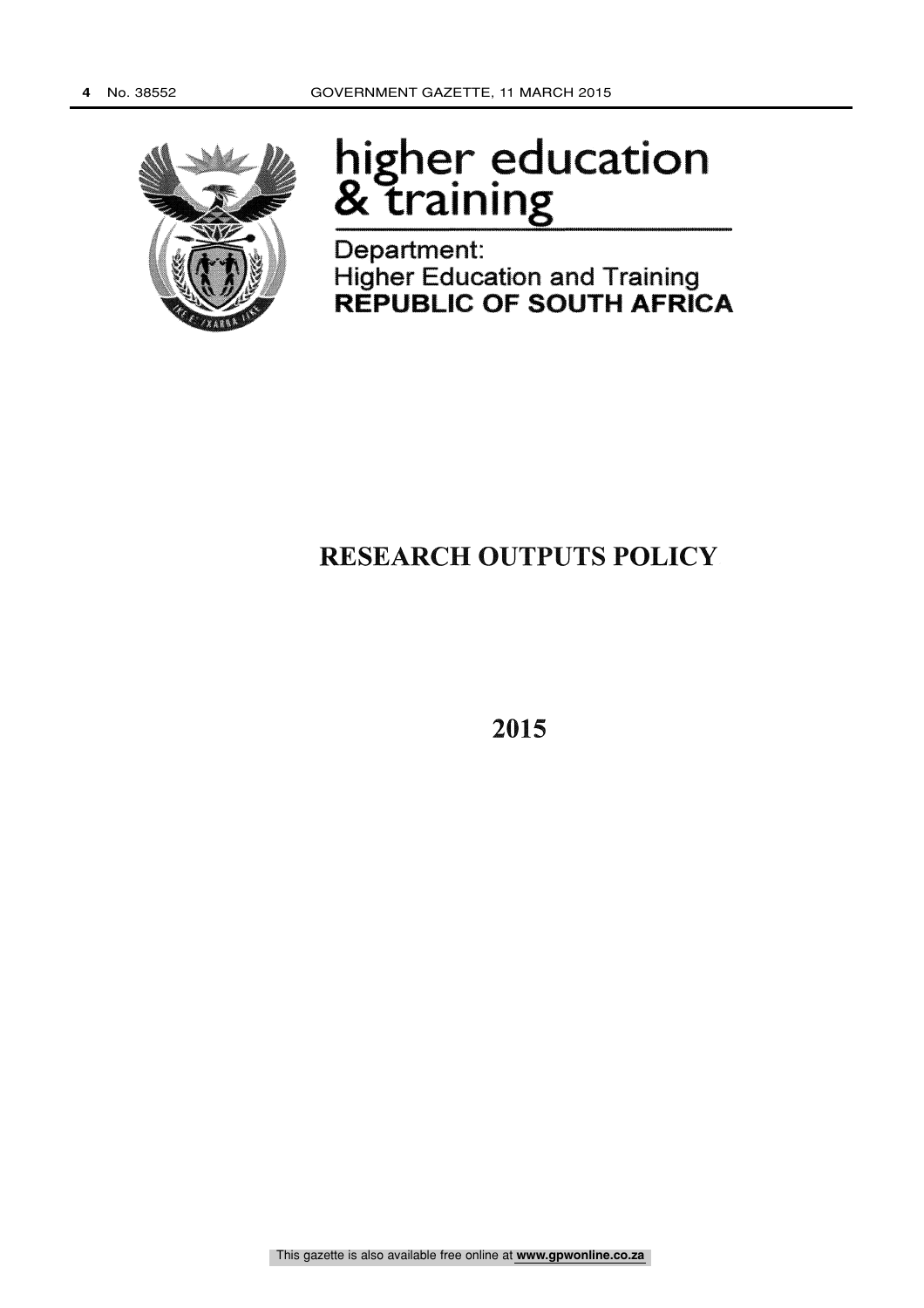## TABLE OF CONTENTS

| General Processes and Procedures for the Submissions and Evaluation22 |
|-----------------------------------------------------------------------|
|                                                                       |
|                                                                       |
|                                                                       |
|                                                                       |
|                                                                       |
|                                                                       |
|                                                                       |
|                                                                       |
|                                                                       |
|                                                                       |
|                                                                       |
|                                                                       |
|                                                                       |
|                                                                       |
|                                                                       |
|                                                                       |
|                                                                       |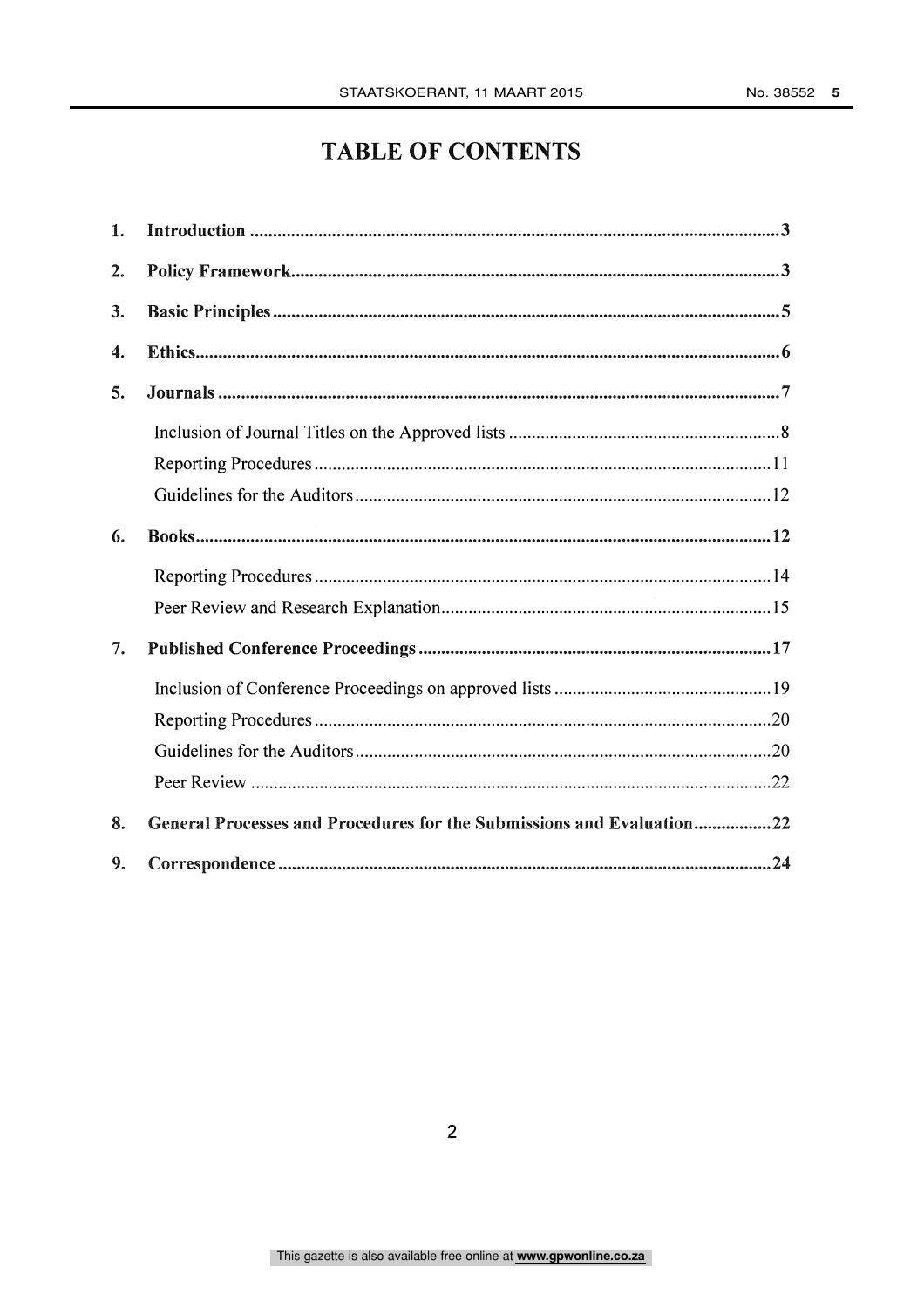#### 1. Introduction

This document, titled Research Outputs Policy (2015), outlines the criteria for the measurement and evaluation of research outputs of public higher education institutions  $(HEIs).$ 

The Research Outputs Policy (2015) replaces the Policy for Measurement of Research Outputs of Public Higher Education Institutions (2003), in its entirety.

In line with the White Paper 3, a Programme for the Transformation of Higher Education (1997) and the White Paper for Post-School Education and Training (2013) which outlines a "single co-ordinated higher education system" and "building an expanded, effective and integrated post-school system", respectively; this policy applies to all public higher education institutions.

#### 2. Policy Framework

2.1. The development of this policy was driven by the imperatives for transformation of the higher education system contained in White Paper 3, a Programme for the Transformation of Higher Education (1997), the National Plan for Higher Education (2001) and the White Paper for Post-School Education and Training (2013).

As part of the strategic objective envisioned by the National Plan for Higher Education, this policy aims "to sustain current research strengths and to promote the kinds of research and other knowledge outputs required to meet national development needs" (Strategic Objective: Section 5, National Plan for Higher Education).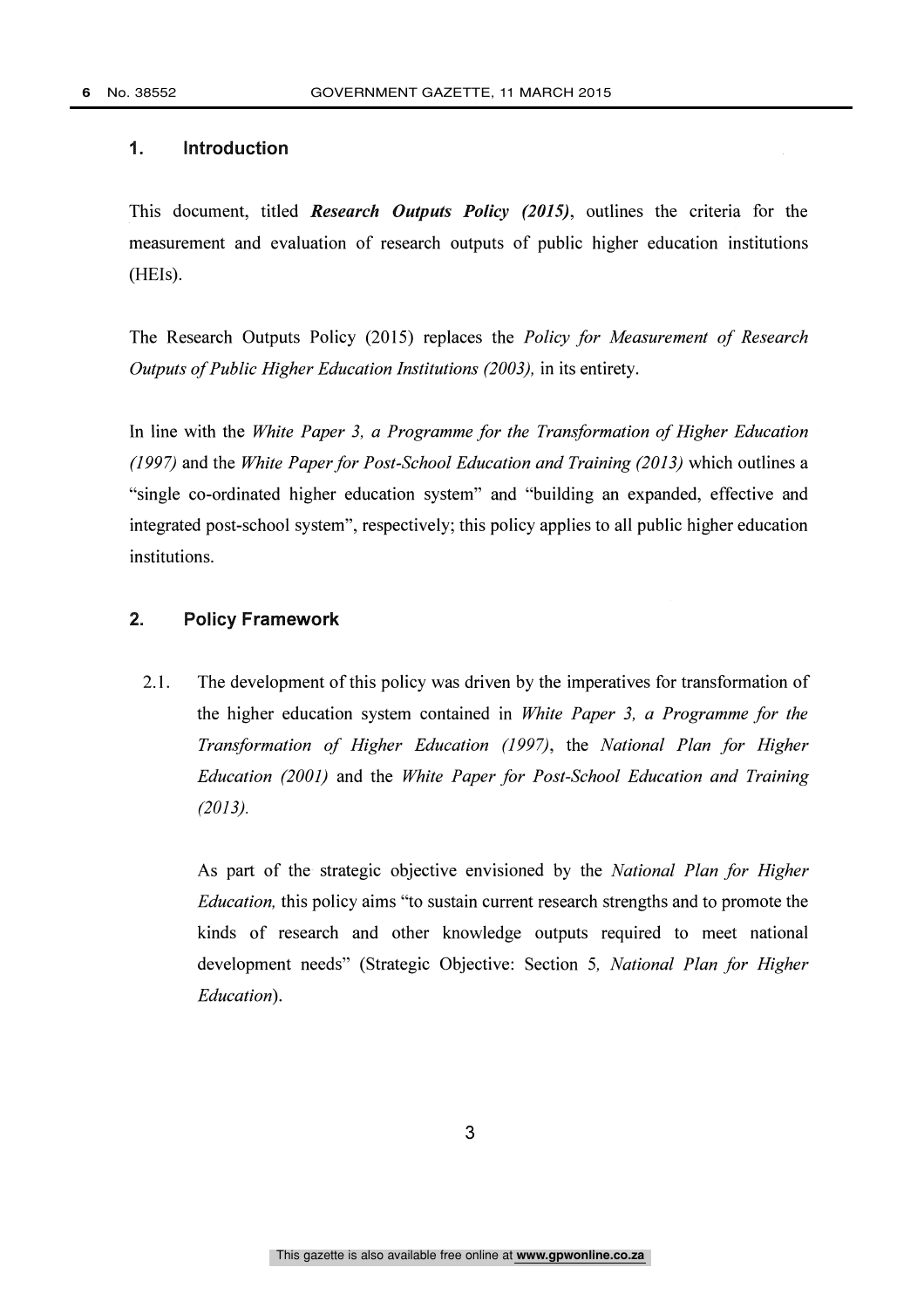Section 4.4 of the White Paper for Post-School Education and Training (2013) states that "the focus of policy must be on growing research and innovation, improving the quality of research, ensuring coherence of the policy frameworks guiding these areas across the higher education and research communities and strengthening particular areas identified as important for national development".

- 2.2. The purpose of this policy is to encourage research productivity by rewarding quality research output at public higher education institutions. The policy is not intended to measure all output, but to enhance productivity by recognising the major types of research output produced by higher education institutions and further use appropriate proxies to determine the quality of such output.
- 2.3. As a general rule, research output emanating from commissioned research or contracts paid by contracting organisations will not be subsidised by the Department.
- 2.4. For the purpose of this policy, research output is defined as textual output where research is understood as original, systematic investigation undertaken in order to gain new knowledge and understanding. Peer review of the research is a fundamental prerequisite of all recognised outputs and is the mechanism of ensuring and thus enhancing quality.

Peer Review is understood to be the pre-publication refereeing or evaluation of complete manuscripts by independent experts in the field in order to ensure quality and determine whether manuscripts are publishable or not. Additional proxies to determine quality, such as bibliometric data, discipline specific panels of experts and post-publication reviews may in future be utilised by the Department.

2.5. The policy takes into consideration the changing modes of disseminating research and research output, such as electronic publications, and outlines processes and procedures that are appropriate to the purpose and commensurate with best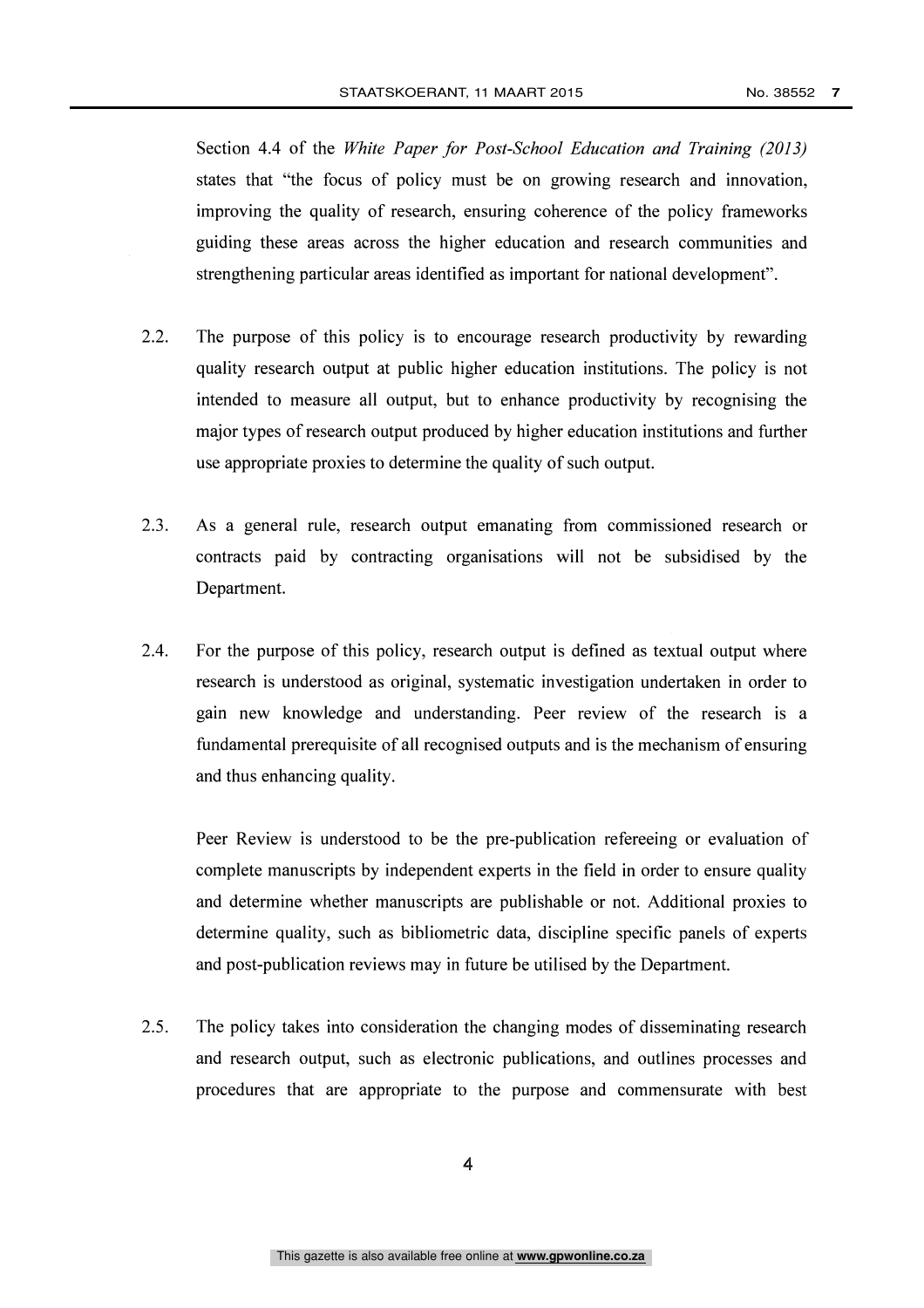practices. Research outputs published electronically may be recognised if the publications meet the specified criteria outlined in this policy.

- 2.6. For the purposes of subsidy, the policy recognises research in journals, books and published conference proceedings which meet the specified criteria outlined in this policy. The focus of subsidy is on 'scholarly publishing' which refers to publications by scholars (academics and experts) for a niche market consisting mainly of academics and researchers (not normally students).
- 2.7. The policy does not support differentiation within types of output, for instance, all journal outputs receive the same level of subsidy irrespective of whether they are published internationally or locally. In future, however, the Department may consider introduction of such measures as 'high' or 'low' impact journals; citation indexes or other relevant and appropriate quality measurements after due and extensive consultative process with the sector.
- 2.8. Higher education institutions may only claim once for each subsidisable research output. Institutions must claim the outputs of the preceding year (n-1) in the current reporting year (n).

#### 3. Basic Principles

- 3.1. This policy serves as a tool for the distribution of research subsidy to public higher education institutions in South Africa. The Department subsidises institutions and not individual authors or academics. Institutions should be cautious of directly incentivising individual authors as this practice is promoting perverse behaviour in some cases.
- 3.2. The subsidy for research output follows the institutional affiliation of the authors, therefore, assumes that this is where research was carried out. The claiming institution accrues full subsidy if all the authors are affiliated to it. In the case where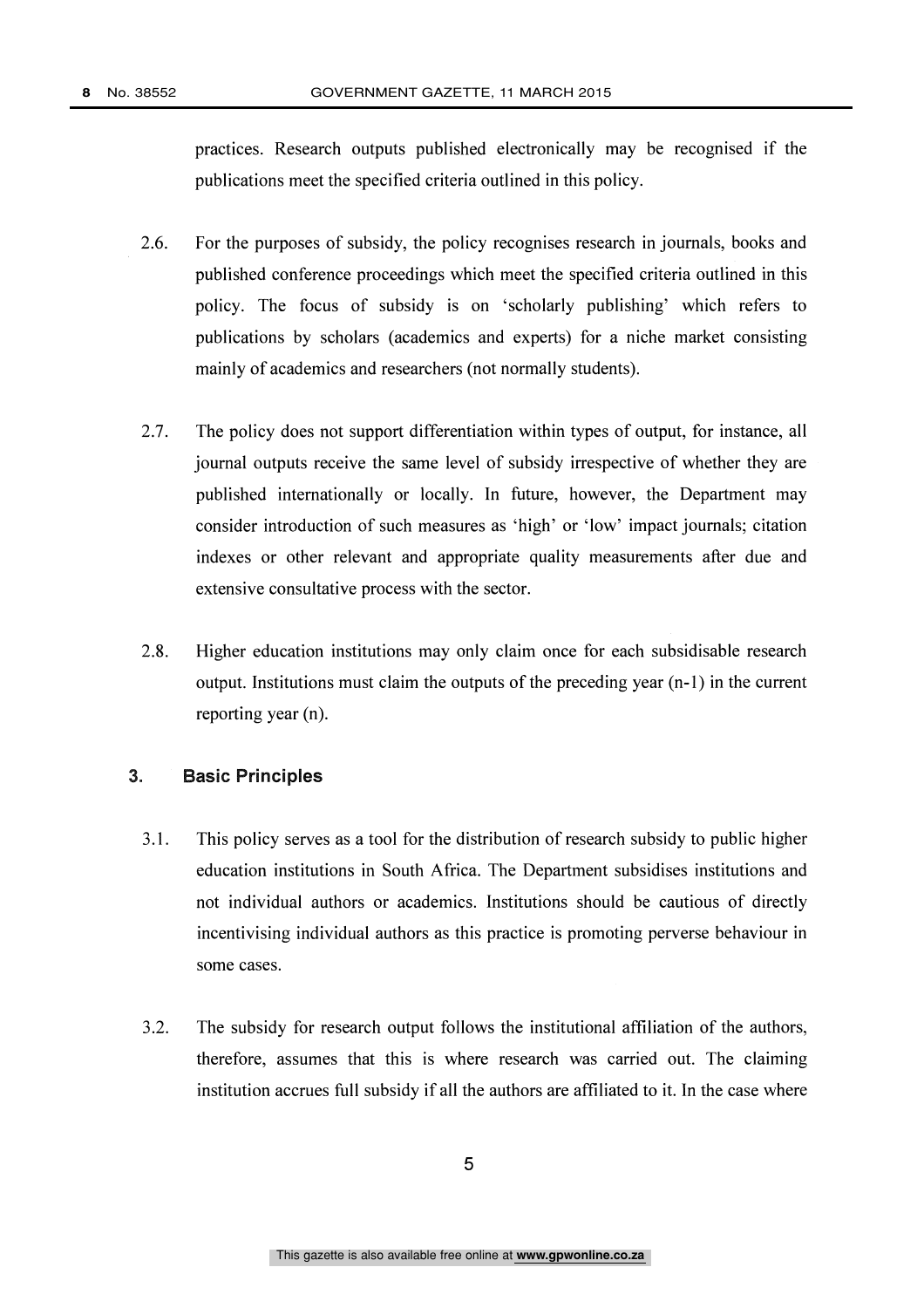authors are affiliated with two or more public higher education institutions, the subsidy is shared between the claiming institutions. This principle does not take regard of the order of authorship or proportions of their contributions in the publication being claimed for subsidy.

- 3.3. Affiliated authors are defined as academic or research staff and research students. The contact address reflected on the research output publication of such authors must be the address of the claiming institution as opposed to private address. If the publication does not make reference to the affiliation of the claiming author or institution, a letter from Human Resources Department of the claiming institution, endorsed by the DVC or Executive Director of Research is required. In the case where such author has since left the institution for another or elsewhere, the letter should state this fact prior the claim. The claiming institution should have clarified and settled the issue of legitimate claimant with the new institution/employer of the author.
- 3.4. In the case of visiting scholars or fellows and retired academics from the claiming institution, a letter from the DVC/Executive Director of Research confirming that the individual's affiliation to the institution (at the time the research was conducted), should be attached.
- 3.5. The Department does not subsidise all research outputs, but only publications in the form of approved books; recognised accredited journal articles and approved published conference proceedings.

#### 4. Research Integrity

4.1 This policy aims to support and encourage scholarship. Institutions and academics must remember the importance of research integrity when submitting their claims and are urged to focus on quality research and not maximum accrual of subsidy funds.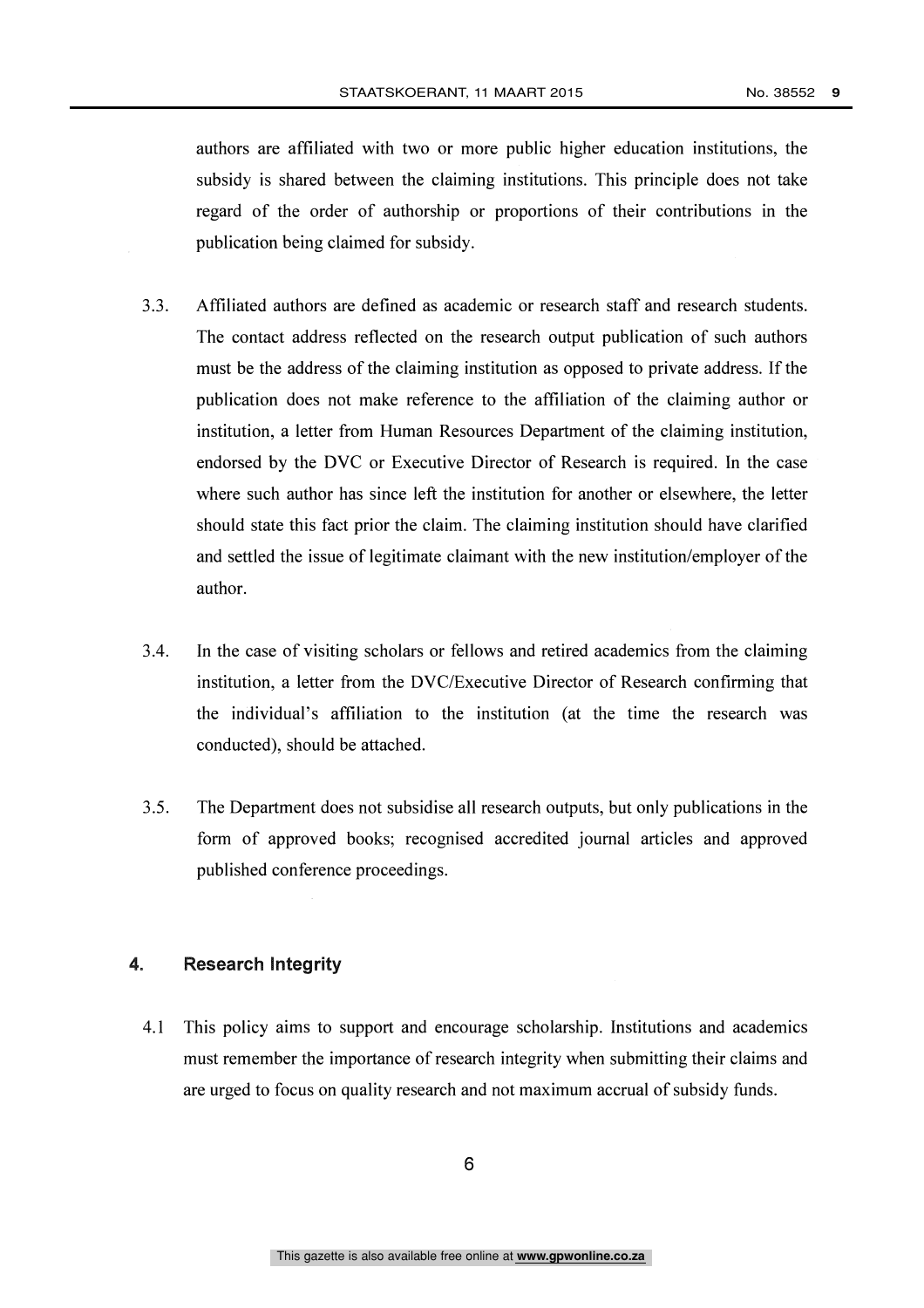- 4.2 The integrity of scholarship should also be taken into consideration when recycling previously published work and dividing research outcomes between articles.
- 4.3 Similarly, when moving between institutions, author affiliation should reflect the institution where research was conducted, supported and funded.
- 4.4 Moreover, when submitting claims, institutions must ensure that the correct number of units is claimed.
- 4.5 The Department may consider punitive measures (such as the docking of units) against an institution which persistently makes incorrect claims that compromise the integrity of scholarship or research. Such punitive measures shall be applied fairly and the process of introduction of such punitive measures shall be made transparent as will the process of arriving at punitive measures.
- 4.6 Institutions may consider establishing a Research Integrity Committee, which could be a Senate Committee that would primarily ensure institutional compliance with respect to such aspects as the conduct of researchers.

#### 5. Journals

- 5.1 Journals refer to peer reviewed periodical publications devoted to the dissemination of original research and new developments within specific disciplines, sub-disciplines or fields of study. These include original articles, research letters, research papers and review articles. Journals must have a peer review policy.
- 5.2 Only articles published in approved scholarly journals are subsidised. The Department will determine, in consultation with the sector, which lists of accredited journals and indices are approved in terms of this policy. The Department will issue, on or before 31 January each year, updated official lists of journals for each reporting year. In order to ensure stability of the system, approved lists will not change drastically from year to year or in a way that would cause confusion.
- 5.3 Institutions should safeguard against predatory journals whose main purpose is financial gain rather than the quality of research.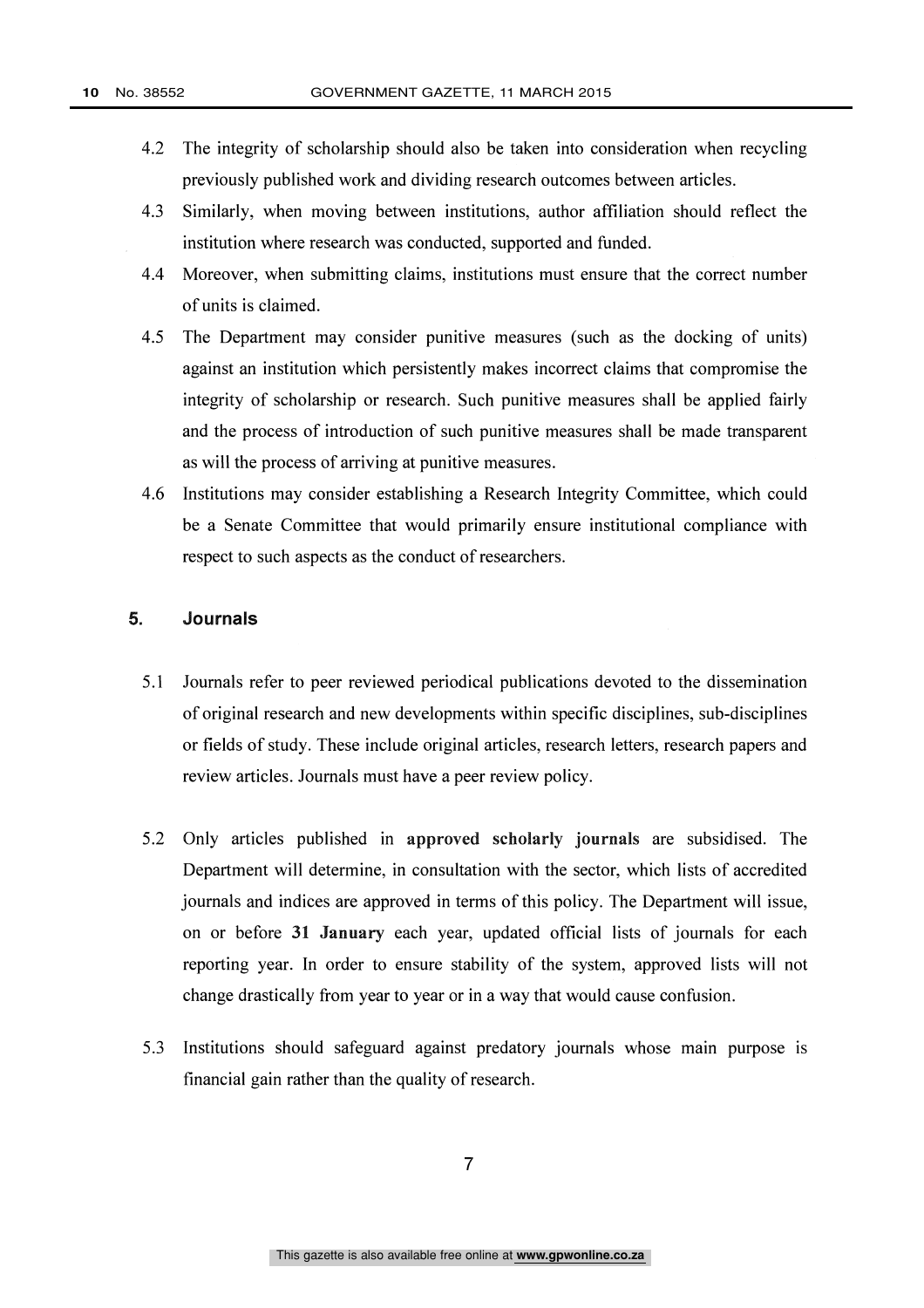5.4 New lists or indices and new journals in the lists or indices cannot be approved retrospectively.

5.5 Only complete, peer reviewed articles in journals are accepted for subsidy. The following types of articles are not subsidised:

- (a) Correspondence to the editors
- (b) Abstracts or extended abstracts
- (c) Keynote Addresses
- (d) Obituaries
- (e) Book reviews
- (f) News articles
- (g) Advertorials
- 5.6 Only articles that have been actually published and not those that have been only accepted for publication will be recognised.
- 5.7 A research article published in an approved journal will be subsidised as a single unit (1 unit), if all the authors are affiliated to the claiming institution. In the case where authors are affiliated with two or more institutions, the subsidy is shared between the claiming institutions. Authors who are not affiliated to a South African public university cannot claim subsidy (see also 3.2 above).

#### Inclusion of South African Journal Titles on the Approved DHET list

5.8 The Department of Higher Education and Training maintains a list of South African journals that meet the criteria set out in this policy. South African journals not appearing on the approved lists of journals, but meet the policy's minimum criteria, can apply for accreditation. All South African journals currently not listed in any international index are encouraged to seek inclusion in such indexes and meet the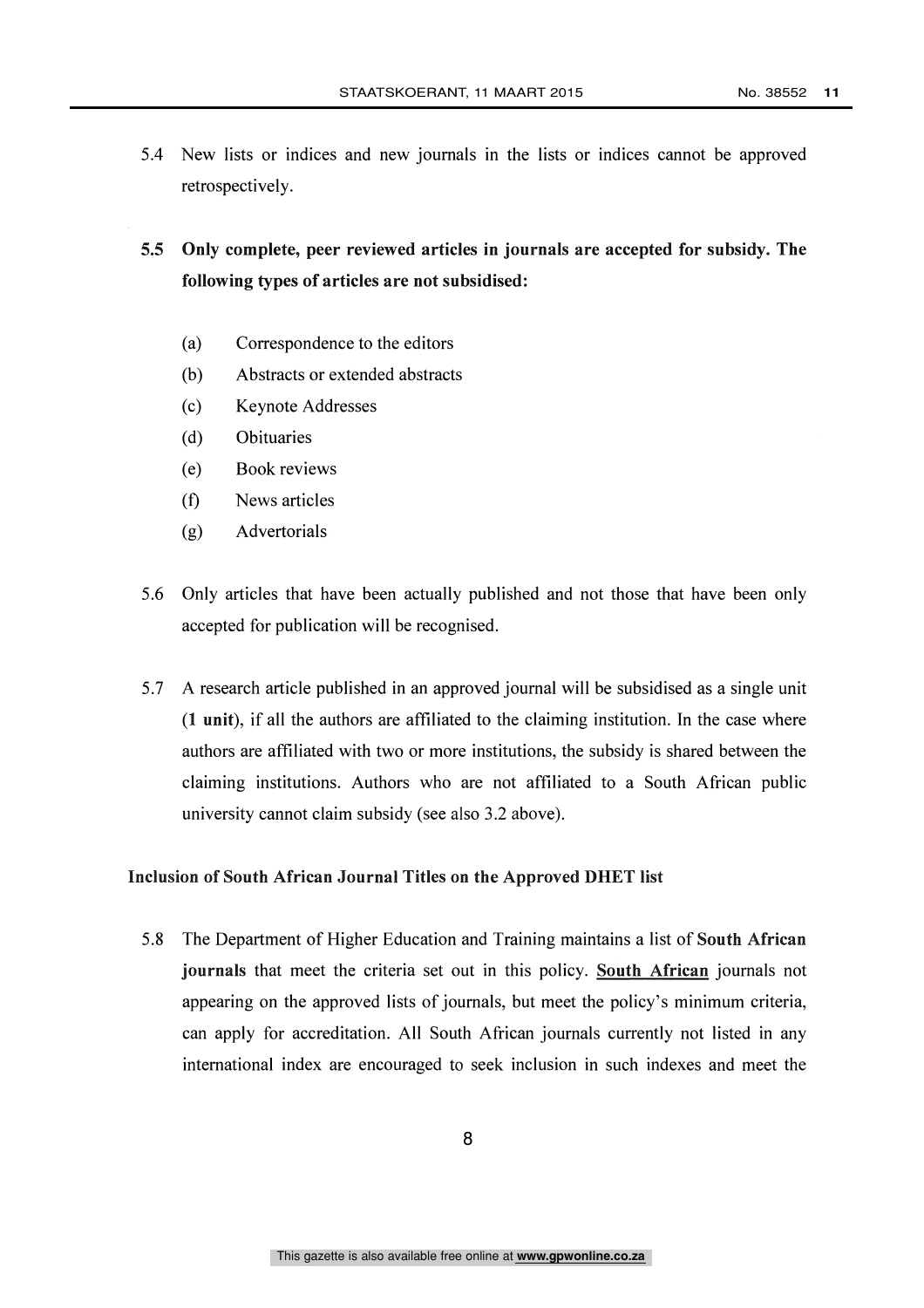stringent criteria for high quality international journals. SA journals which do not achieve inclusion in any of these indexes and which continue to meet the criteria for accreditation to a separate list of South African journals remain in the latter list.

- 5.9 Editors-in-chief of the journals are responsible for applying to have their journals included on approved lists. The Department only administers the List of accredited South African Journals and does not administer the process for inclusion of journals onto the other approved indices (locally or internationally).
- 5.10 South African journals which, in the opinion of the editor, comply with the following criteria may apply to the Department for inclusion in the List of accredited South African Journals:
	- (a) The purpose of the journal must be to disseminate research results and the content must support high level learning, teaching and research in the relevant subject area;
	- (b) Articles accepted for publication in the journal must be peer reviewed;
	- (c) At least 75% of contributions published in the journal must emanate from multiple institutions;
	- (d) The journal must have an International Standard Serial Number (ISSN);
	- (e) The journal must be published at the frequency it is intended to be published, e.g. quarterly, biannually, annually or biennially;
	- (f) The journal must have an editorial board, with more than two-thirds of the editorial board members beyond a single institution, and which is reflective of expertise in the relevant subject area;
	- (g) The journal must be distributed beyond a single institution; and
	- (h) Journals must include English abstracts if their language of publication is not English.
- 5.11 When applying for inclusion in the Approved List of South African Journals, the following information, must be submitted to the Department by 15 June for the journal to be considered for inclusion effective the following calendar year: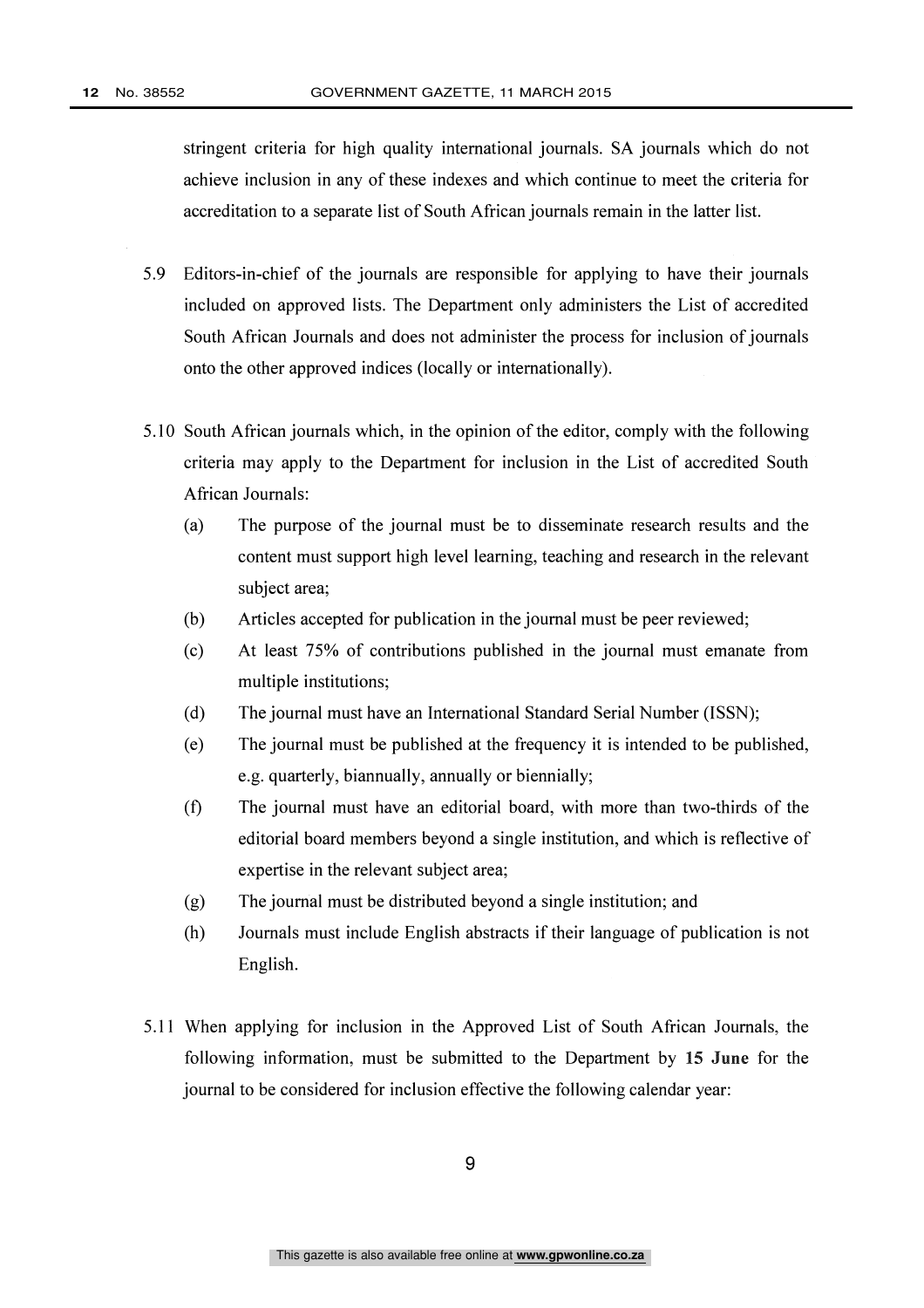- (a) Title, including translations if not published in English;
- (b) The ISSN of the journal;
- (c) Publisher and the publisher's address and contact details;
- (d) Frequency of publication;
- (e) Evidence that the journal has been published uninterrupted for a minimum of three years as well as the latest three consecutive copies of the journal;
- (f) Editorial policy, including evidence of the peer review process;
- (g) Editorial Board the status of the members of the editorial board must be stated together with their institutional affiliations;
- (h) In the case of electronic journals, the journal's internet Uniform Resource Locator (URL); and
- (i) Proof of the journal's library holdings and/or downloads for electronic publications.
- 5.12 The Department will periodically sample journals to assess if they continue to meet the criteria. However, institutions and individuals may submit a proposal for the removal of a journal. Proposals must outline detailed reasons for the removal of such journals, in particular, stating which criteria or criterion of the policy the journal ceases to fulfil. Such proposals may be submitted to the Department at any time as they are reviewed on a continuous basis.
- 5.13 South African journals no longer fulfilling the above criteria will be removed from the list immediately, following a review process. Removed journals may re-apply for listing after a minimum of two years using the procedure stipulated in this policy. For purposes of transparency, the reasons for removal of journals will be made public.
- 5.14 Journals that have, for any reason relating to this policy, been removed from the List of South African Journals may re-apply after a minimum of two years using the procedure outlined in this policy.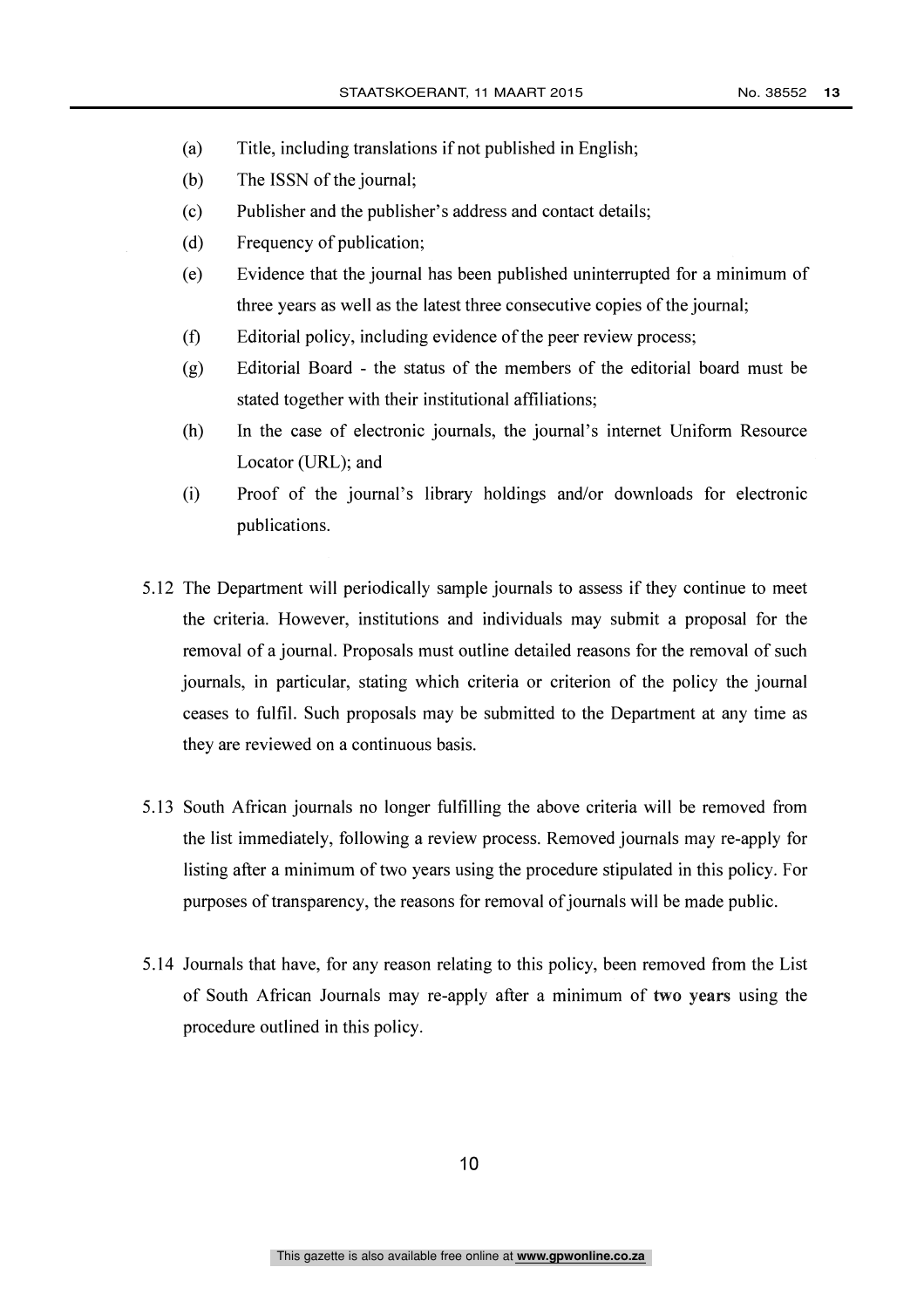- 5.15 A South African journal which has been dropped from an approved list may apply for indexing on the List of accredited South African journals. However, reasons for their removal must be included in the application.
- 5.16 Editors are encouraged to inform the Department of any change in the information about an approved South African journal. There is no deadline for the submission of such information. Changes to the editor, title, frequency, ISSN or publications format (print/ online) will not impact on the journal's accreditation status.
- 5.17 Un-accredited journals must not be submitted as any other type of publication.
- 5.18 The Department encourages the development of local language journals.

#### Reporting Procedures

- 5.19 Institutions must submit to the Department, through an interface to the Research Information Management System (RIMS), on or before 15 May of each reporting year, audited subsidy claims for research outputs appearing in approved journals.
- 5.20 The auditors' report must contain the following information:
	- (a) Name of the institution
	- (b) The reporting year (n)
	- (c) The number of units being claimed for journal outputs, listed separately for each of the approved lists, for the preceding year (n-1).
	- (d) An audited list of journal articles each of the approved lists.
	- (e) The total number of units being claimed for the year (n-1), and
	- (f) If applicable, the number of units being claimed for journal output for the year n-2, listed separately for each approved list, together with an explanation for the late submission of each article. The explanation must be signed by either the responsible Deputy Vice-Chancellor (DVC), Executive Director or Dean of Research.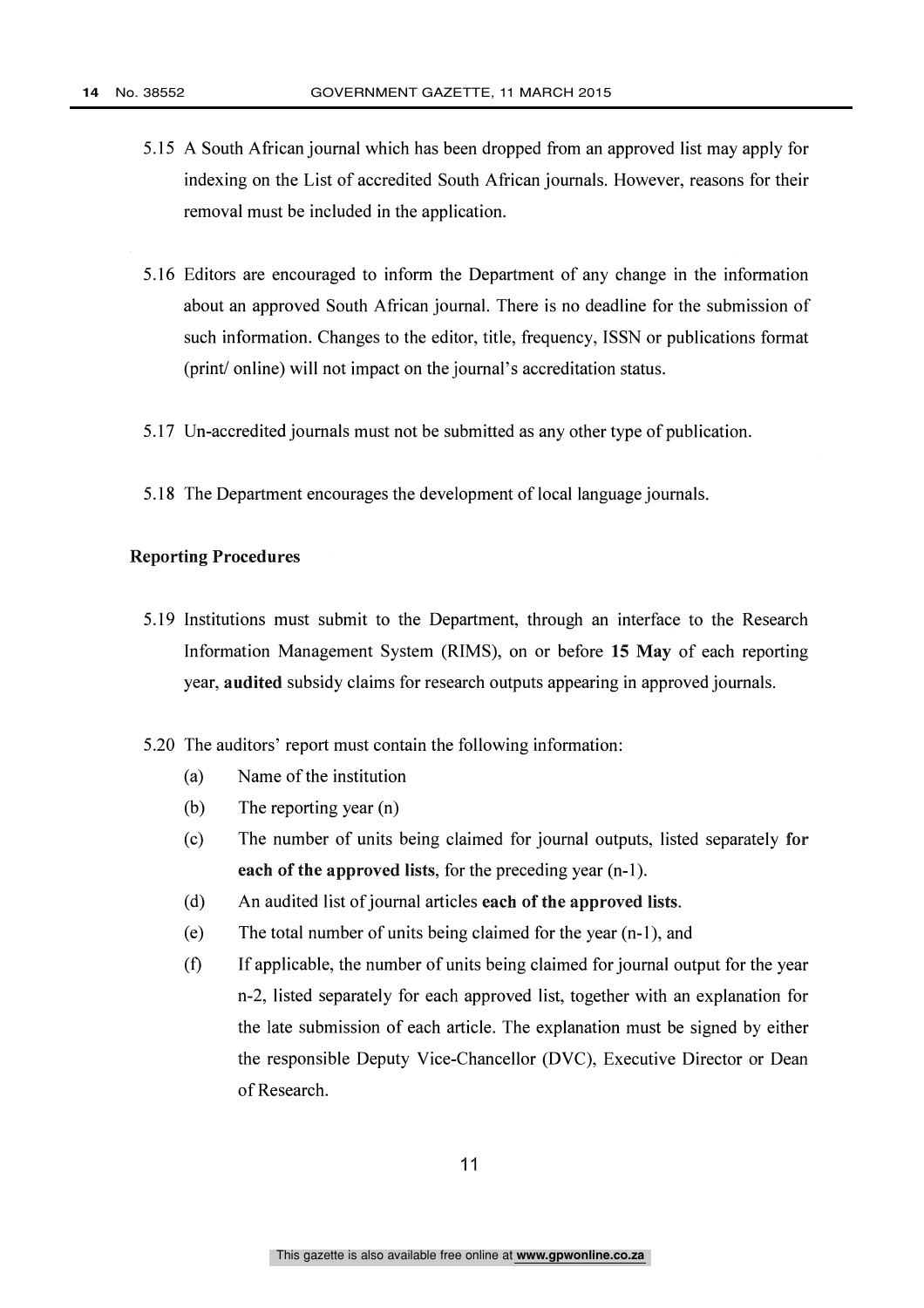#### 5.21 Guidelines for the Auditors

- (a) Institutions may only utilise their registered external auditors to audit their research output.
- (b) The auditors' report must be issued on the auditors' official letterhead and must be addressed to the Director-General of the Department of Higher Education and Training.
- (c) The auditor must express an opinion on the institution's subsidy claim for the research output.
- (d) The auditor must ensure that the calculation and allocation of units is in accordance with the stipulations of this policy.
- (e) Fractions of units must be expressed in decimal form and must be rounded off to the second decimal place, for example 12.45.
- (f) Auditors must ensure that articles have not been claimed previously.

#### 6. Books and Chapters in books

- 6.1 Books refer to peer reviewed, non-periodical scholarly or research publications disseminating original research and developments within specific disciplines, subdisciplines or fields of study. Only books that meet specified criteria in this policy may be subsidised. For the purposes of this policy, scholarly books are defined as follows:
	- a. An extensive and in-depth scholarly treatment of a topic by one or more scholars, largely comprising significant and original (own) research, embedded in relevant literature;
	- b. An extensive and in-depth scholarly exposition by one or more scholars of the available literature on a topic, from a position of demonstrable authority, which makes a significant conceptual or empirical synthesis that advances scholarship;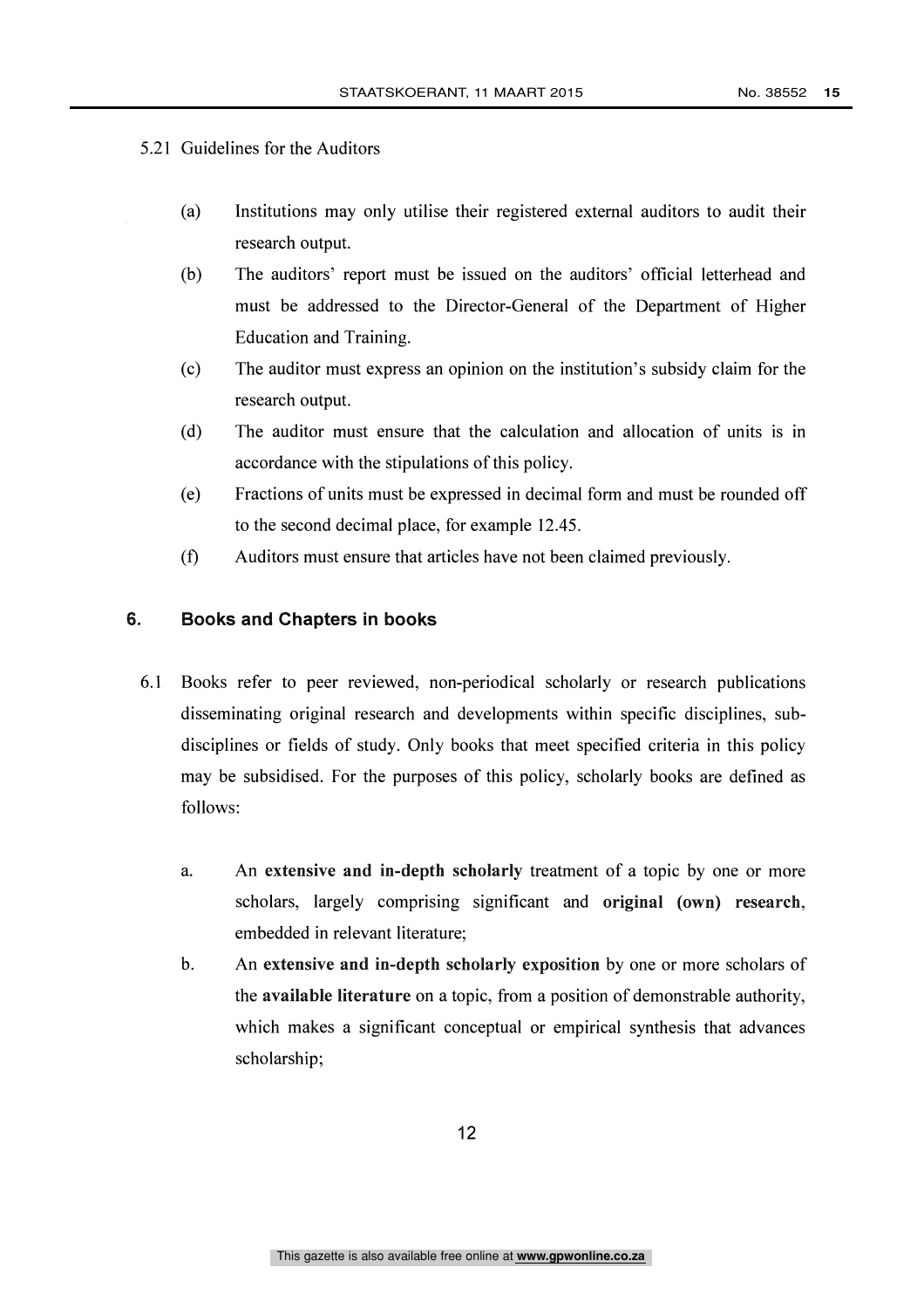- c. A collected work, assembled by one or more (usually many) scholars in a field or group of related fields, which, as a planned group of individually peer-reviewed chapters by appropriately qualified authors, generates a new conceptual synthesis that advances scholarship; and
- d. A collective work, assembled by one or more (usually many) scholars in a number of related fields, in which the individual authors have noted and reviewed each other's chapters and adapted their contributions to generate a new conceptual synthesis that significantly advances scholarship.
- 6.2 In order to be considered for subsidy, a book must meet the following criteria:
	- (a) The purpose of the book must be to disseminate original research and new developments within specific disciplines, sub-disciplines or fields of study;
	- (b) The book must be peer reviewed prior to its publication;
	- (c) The book must have an International Standard Book Number (ISBN);
	- (d) Books published on-line must have an e-ISBN;
	- (e) The length of the book must be a minimum of 60 pages, excluding references, bibliography, index and appendices, this being above the minimum norm of 49 pages proposed by the UNESCO definition of a book;
	- (f) The target audience of the book must be specialists in the relevant field.
- 6.3 The Department acknowledges the important role of the following publications, however, they are not subsidised in terms of this policy;
	- (a) Dissertations and theses;
	- (b) Text books, professional handbooks and study guides;
	- (c) Reference books, Dictionaries and Encyclopaedias;
	- (d) Speeches of any type and nature;
	- (e) Reports forming part of contract research and other commissioned work;
	- (f) Works of fiction;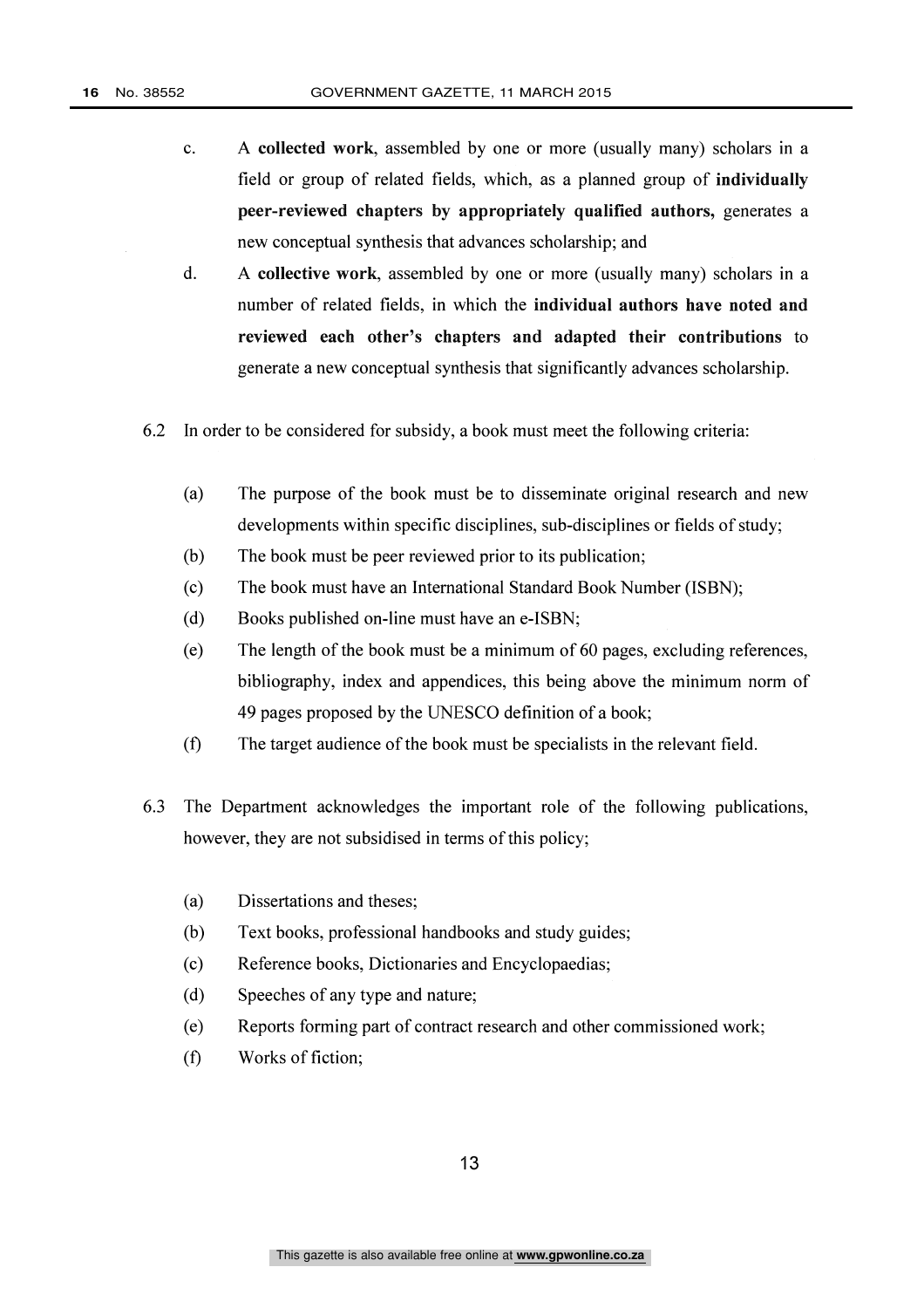- (g) Introductions and conclusions (unless the entire book, as a unit, is being submitted for subsidy claim).
- 6.4 A book may be subsidised to a maximum of 10 units based on the number of pages being claimed relative to the total number of pages of the book, where relevant. A guide on unit allocation for book publications is as follows:
	- (a) A chapter in a book  $= 1$  unit
	- (b) A book of a minimum of 60 pages but less than 90 pages  $= 2$  units
	- (c) A book of 90 pages and above, but less than 120 pages  $=$  3 units
	- (d) A book of 120 pages and above, but less than 150 pages  $=$  4 units
	- (e) A book of 150 pages and above, but less than 180 pages = 5 units
	- (f) A book of 180 pages and above, but less than 210 pages  $= 6$  units
	- (g) A book of 210 pages and above, but less than 240 pages  $= 7$  units
	- (h) A book of 240 pages and above, but less than 270 pages  $= 8$  units
	- (i) A book of 270 pages and above, but less than 300 pages = 9 units
	- (i) A book of 300 pages and above  $= 10$  units
- 6.5 Where authors are affiliated with two or more institutions, the subsidy is shared among the claiming institutions.

#### Reporting Procedures

6.6 The Department has established a Research Output Evaluation Panel comprising of senior professionals from the higher education community to evaluate all books and conference proceedings submitted by claiming institutions. This independent panel, assisted by field-specific sub-panels, evaluates these publications together with the relevant accompanying information. It is not ruled-out that in future, this reporting procedure or some of its elements may be modified or changed after due and extensive consultative process with the sector.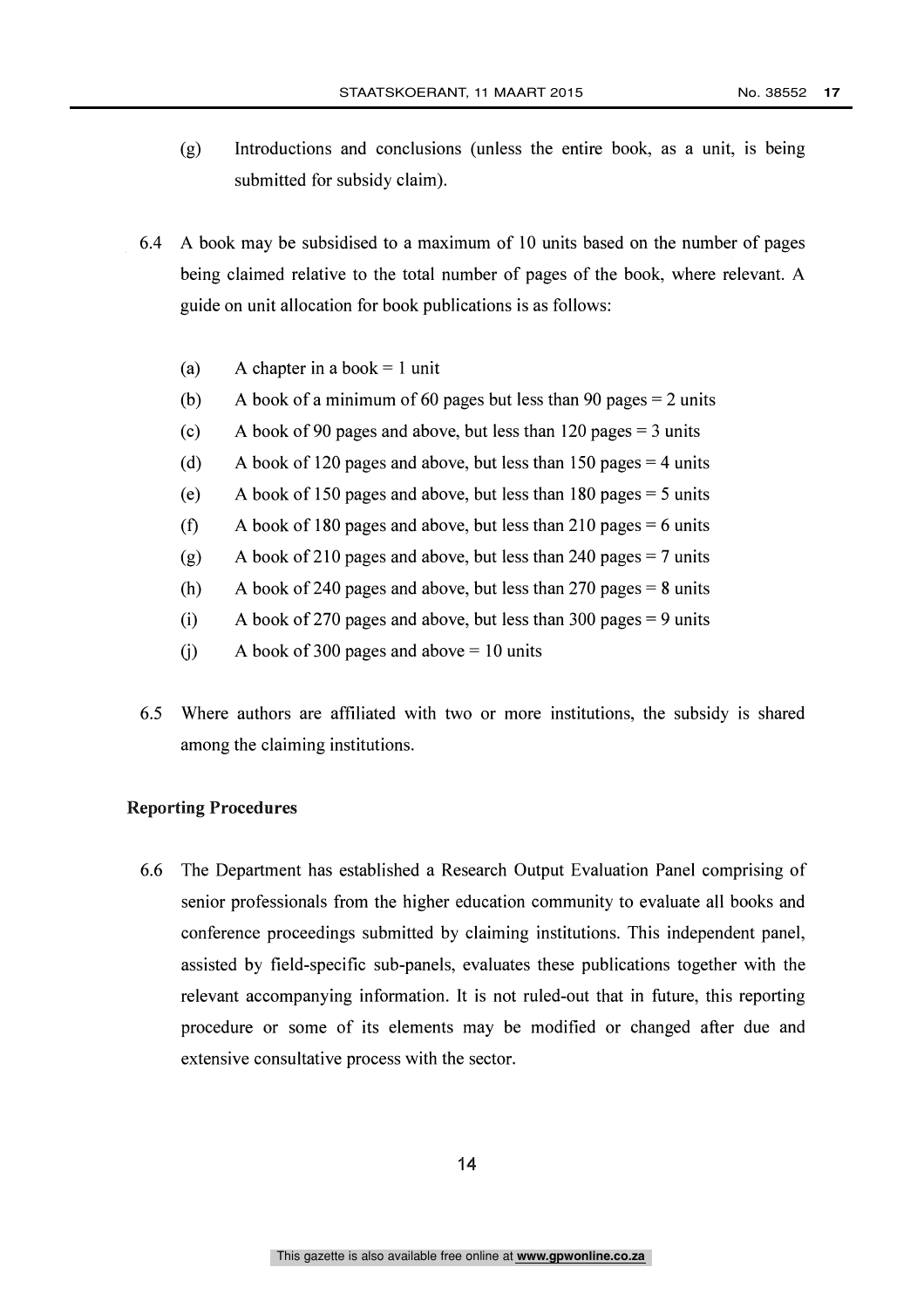- 6.7 Institutions must submit to the Department, on or before 15 May of each reporting year (n), research output appearing in books for the previous year (n-1). Over and above the information that will be contained in a spreadsheet (its template to be supplied by the Department to all institutions), the electronic submission to the Department must be accompanied by the following:
	- (a) A physical copy of the book for the research output to be evaluated;
	- (b) The book(s) must be numbered on the spine (the institution must clearly and sequentially number and label all books. Numbers must be preceded by the letter B, for example Bl, B2);
	- (c) Markers must be inserted in books indicating where the following information can be found:
		- evidence of peer review (see sub-section below);
		- research justification (see sub-section below);
		- author affiliation (and evidence thereof if necessary  $-$  see 3.3 and 3.4 above);
		- International Standard Book Number (ISBN);
		- publisher;
		- chapter being claimed;
		- name(s) of author(s) of the contribution(s) being claimed; and
	- (d) Any other material which may assist with efficiency of the evaluation process.

#### Peer Review and Research Explanation

- 6.8 Evidence of the pre-publication peer review process must be provided for every book or chapter submitted for subsidy. The peer-review evidence must be clear and unambiguous.
- 6.9 The Department may develop a list of reputable publishers or make use of other mechanisms and indices to assist with determining quality book publications and in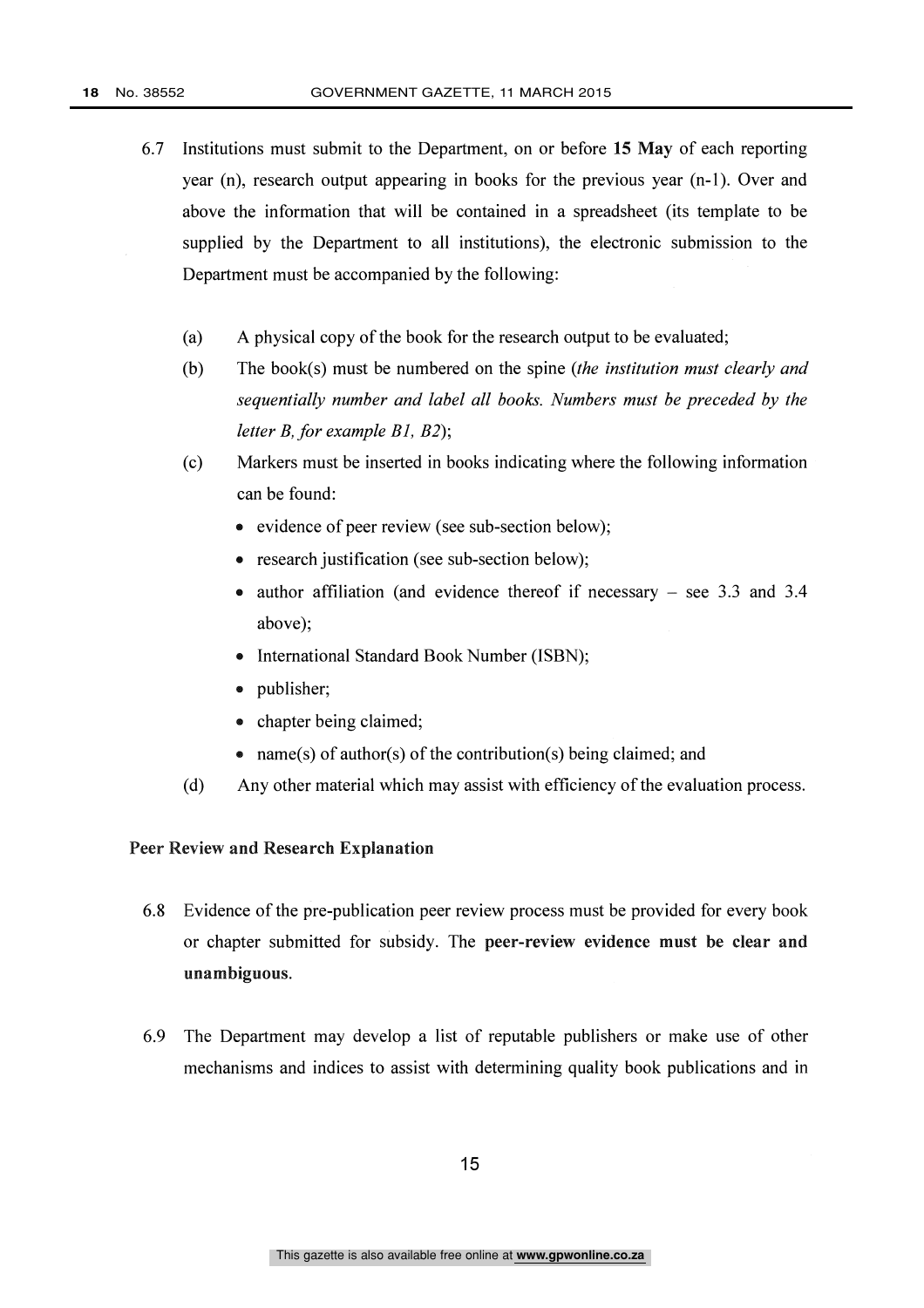order to reduce the technical requirements on an institution. Any such mechanisms will be clearly communicated to institutions in advance.

- 6.10 A written justification (maximum 500 words) signed by the author of the book, or the general editor (in the case of an edited book with several chapters from various contributors) explaining the contribution that the book makes to scholarship must be attached to each publication claim. This justification should not be an abstract of the contents or preface of the book, but should, rather, describe the methodology used as well as the unique contribution made to knowledge production. It should be clear that the book or chapter against which subsidy is being claimed disseminates original research and new developments within the specific discipline.
- 6.11 As part of the justification, there must be unequivocal declaration to the fact that no part of the work was plagiarised or published elsewhere. The target audience must be stated. If such information is already provided in the actual publication, a marker or reference to this must be made rather than providing the justification.
- 6.12 In the case of second or later editions being submitted for subsidy, clear evidence of new research must be provided. It is necessary that at least 50% of the publication being claimed must have not been published previously. A statement from the institution's evaluation committee (referred to in paragraph  $8.2(e)$ ), indicating that it checked both the previous and current editions and affirm that at least 50% of the work was not previously published, is required for every claim. At its discretion, the evaluation panel of the Department or the Department may request additional information.
- 6.13 Dissertations and Theses that have been converted into books must be clearly identified as such and there must be evidence of substantial reworking and additional research carried out. A statement from the institution's evaluation committee indicating that it has checked both the original thesis and the published book and that there has been substantial reworking (of more than 50%), is required for every claim.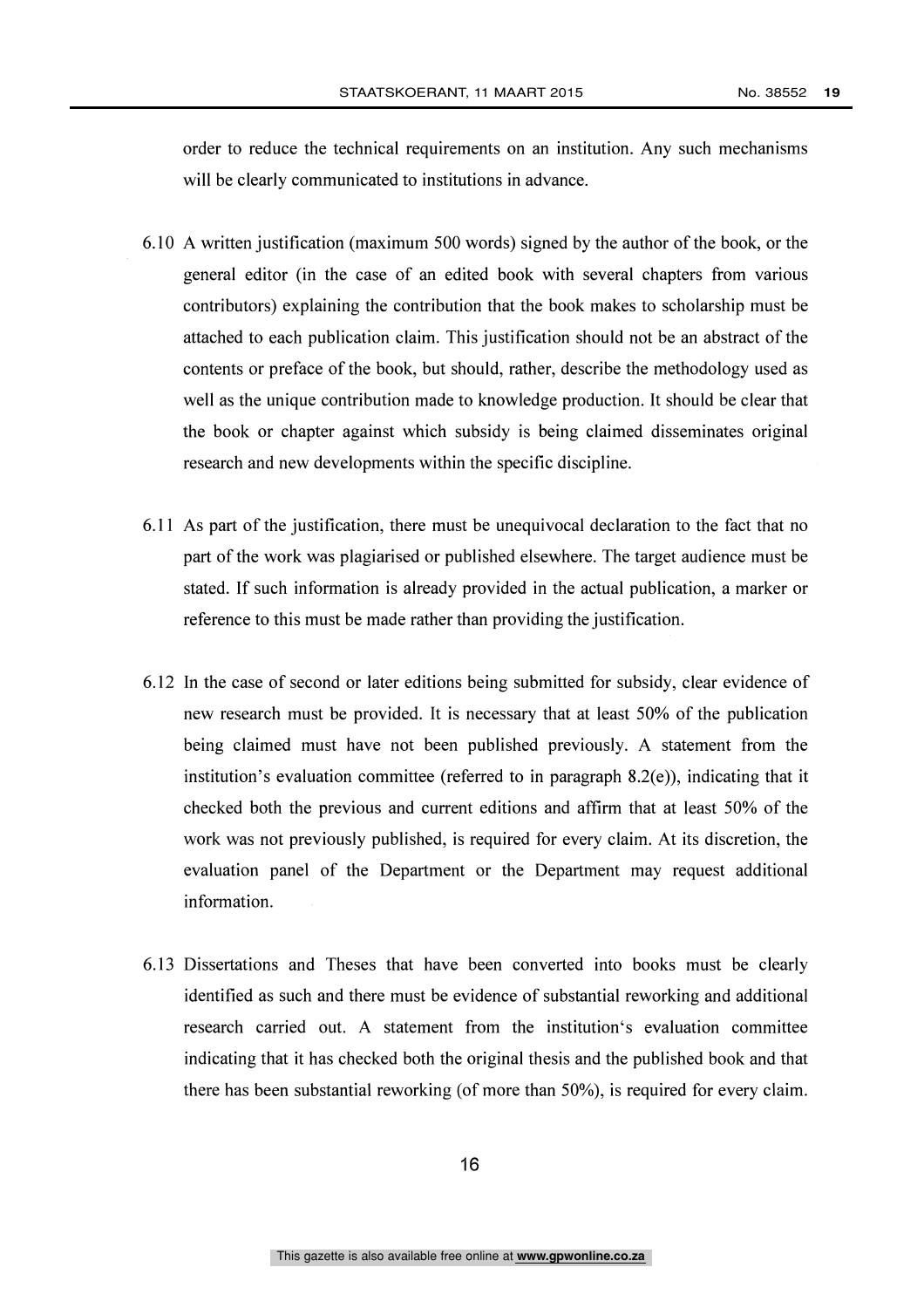At its discretion, the Department may request additional information. Proof of peer review (and not supervisors' reports) for such publications is a requirement.

- 6.14 In the event that a book is published in a language other than English, the institution must submit a one page summary of the output in English. Similarly, any supporting documentation must also be provided in English.
- 6.15 The minimum contribution from a book that will be considered for evaluation will be a complete division, such as a chapter.

#### 7. Published Conference Proceedings

- 7.1 Proceedings refer to a published record of a conference, congress, symposium or other meeting where the purpose was to discuss and disseminate original research and new developments within specific disciplines, sub-disciplines or fields of study.
- 7.2 Only articles published in approved conference proceedings are subsidised. Approved conference proceedings are those which appear in approved conference lists or other approved indices or those which meet the criteria laid out in this policy. The Department will determine, in consultation with the sector, which lists or indices of published conference proceedings must be approved. It will issue, on or before 31 January, updated official lists of proceedings for each of these indices for each reporting year.
- 7.3 New lists or indices and new proceedings in the lists or indices cannot be approved retrospectively.
- 7.4 In order to be considered for subsidy, published conference proceedings must meet the following criteria: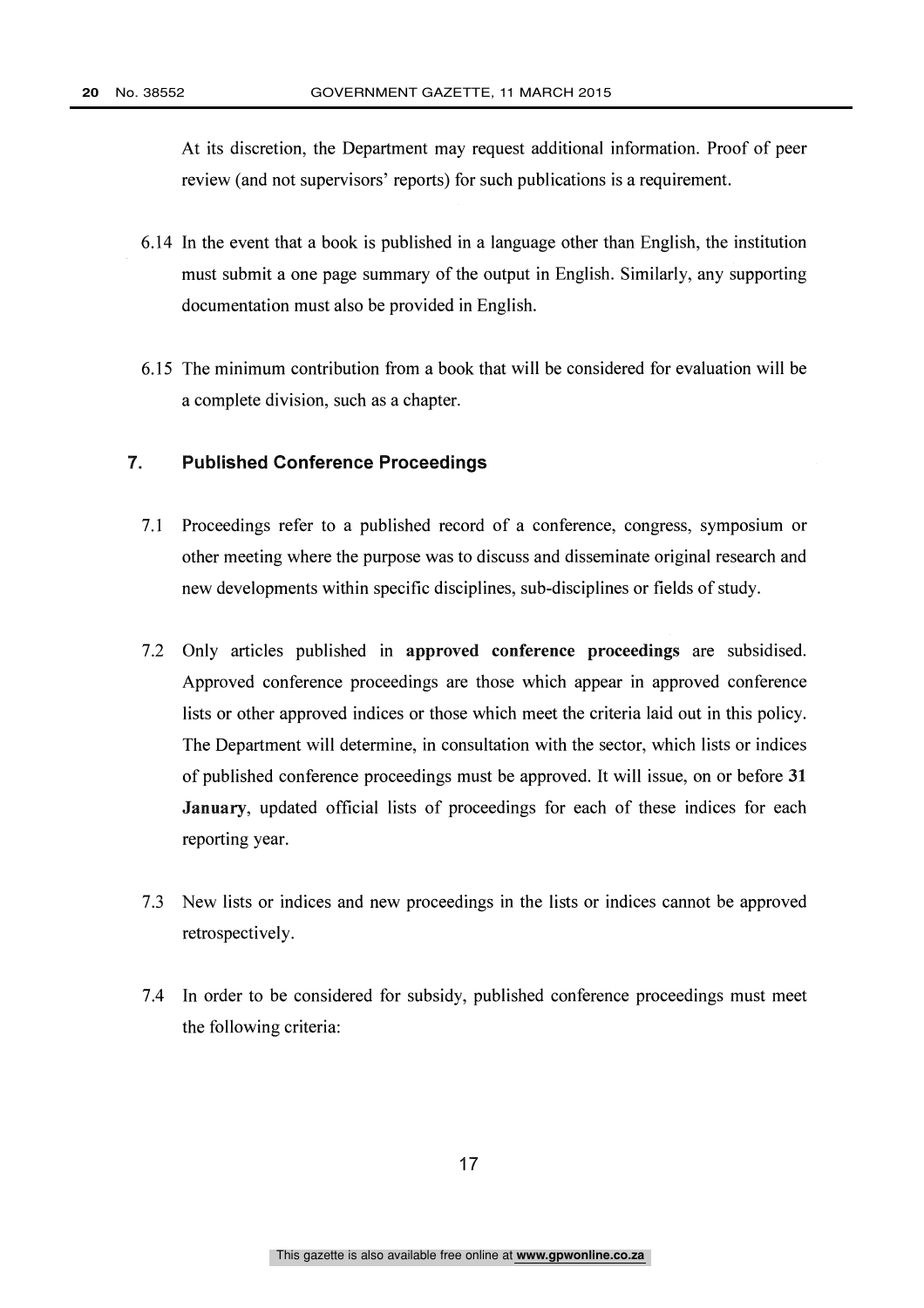- (a) The purpose of the proceedings must be to disseminate original research and new developments within specific disciplines, sub-disciplines or fields of study.
- (b) Complete articles (not abstracts) accepted for publication in the proceedings must be peer reviewed prior to publication and there must be evidence to such.
- (c) The proceedings must have an International Standard Book or Serial Number (ISBN or ISSN).
- (d) Proceedings published on-line must have an e-ISBN or e-ISSN.
- (e) The target audience of the proceedings must be specialists in the relevant field.
- $(f)$ More than 60% of contributions published in the conference proceedings being submitted for a subsidy claim must emanate from multiple institutions;
- (g) The conference must have an editorial board and/or organising committee, with a significant majority of members beyond a single institution, which is reflective of expertise in the relevant subject area;
- 7.5 Where proceedings are published in an approved journal, the output will be treated as a journal. Conference Proceedings published in non-accredited journals, as special issues or otherwise, will not be subsidised.
- 7.6 The following types of articles appearing in proceedings are not subsidised.
	- (a) Correspondence to the editors;
	- (b) Abstracts or extended abstracts;
	- (c) Obituaries;
	- (d) Book reviews;
	- (e) News articles;
	- Advertorials;  $(f)$
	- (g) Previously published material;
	- (h) Keynote addresses and invited papers; and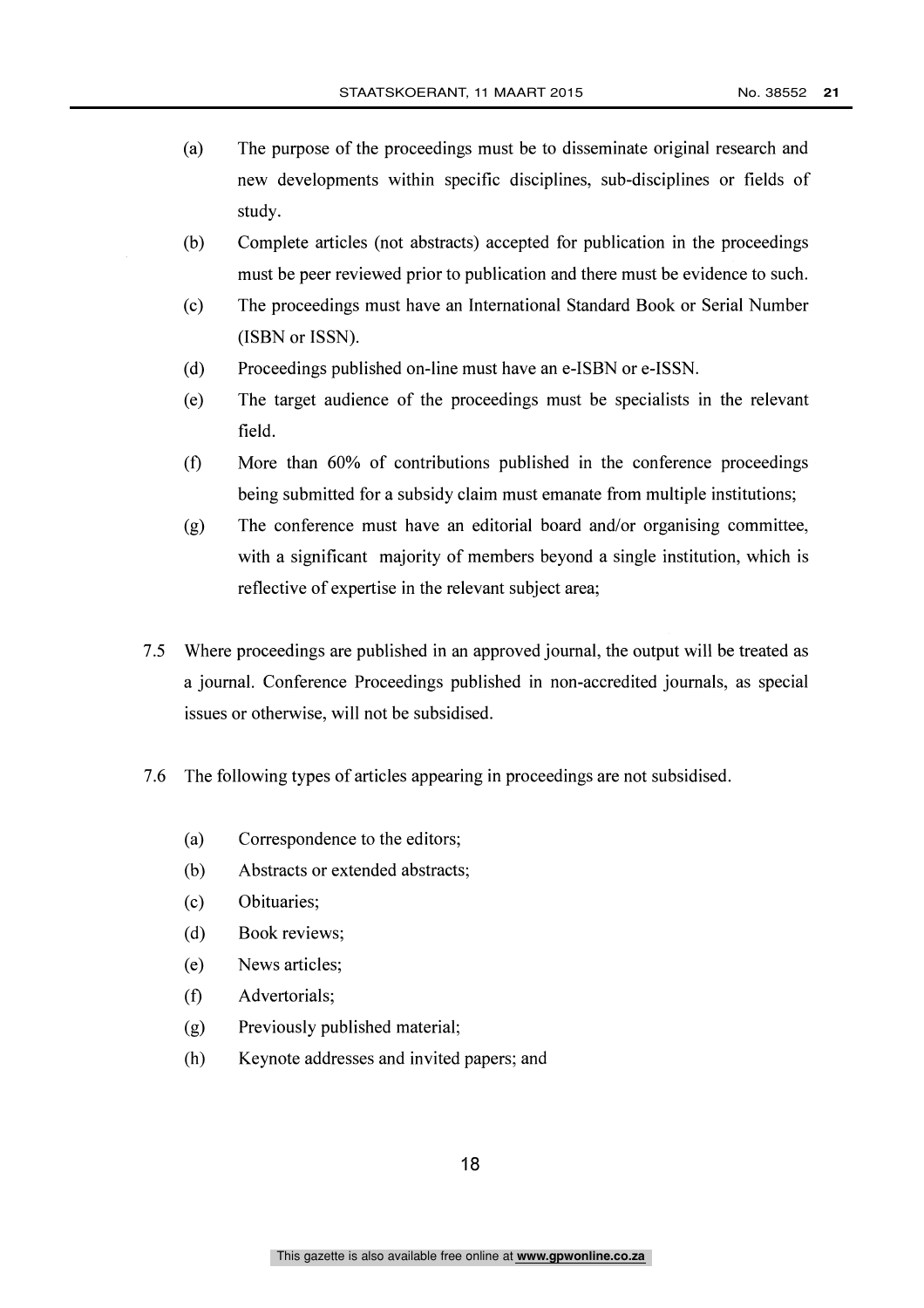- (i) Those published as "Work in Progress Papers", "Short Papers", "Brief Communications" and "Technical Notes".
- 7.7 Articles published in approved conference proceedings will be allocated a maximum of 0.5 units. In the case where authors are affiliated with two or more institutions, the subsidy will be shared between the claiming institutions.

#### Inclusion of Conference Proceedings on approved lists

- 7.8 Conference organisers are responsible for applying directly to the holding indices or organisations that established the index to have their conference proceedings included on approved international lists. The Department does not administer the process for inclusion of conference proceedings onto the international indices.
- 7.9 The Department will establish a list of South African approved conference proceedings. This list will be compiled from data collected by the Department through the normal submission of conference proceedings for subsidy purposes. The Department may request additional information, such as the editorial policy. The Department's list will only include South African conferences not included in the international lists. The list will be made available on an annual basis together with the international lists.
- 7.10 The Department may, at its discretion, periodically invite conference organisers to apply for inclusion on the Department's list. The application process and the information required will be communicated to institutions in advance.
- 7.11 The Department will periodically sample published conference proceedings to assess if they continue to meet the criteria laid out in this policy. However, institutions and individuals may submit a proposal for the removal of proceedings. Proposals must outline detailed reasons for the removal of such proceedings. Proposals must be submitted to the Department not later than 15 June every year. Conference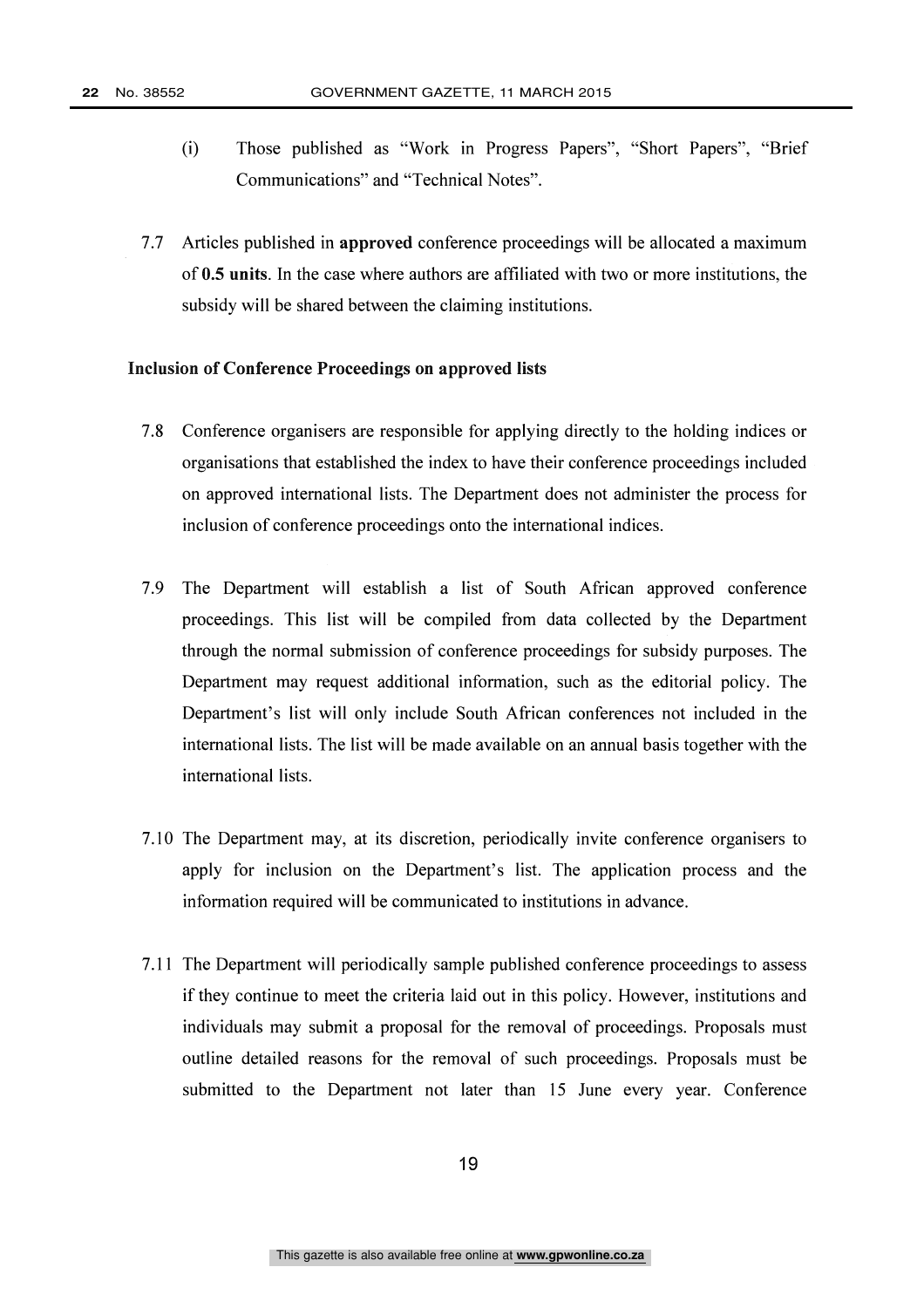proceedings no longer fulfilling the Department's criteria will be removed from the list.

7.12 Conference organisers are encouraged to inform the Department of any change in the information about an approved published conference proceeding.

#### Reporting Procedures

- 7.13 Institutions must submit to the Department, on or before 15 May of each reporting year, audited subsidy claims for research outputs appearing in approved indexed conference proceedings.
- 7.14 The auditors' report must contain the following information:
	- (a) Name of the institution
	- (b) The reporting year (n)
	- (c) The number of units being claimed for approved conference proceedings output, listed separately for each of the approved lists, for the preceding year  $(n-1)$ .
	- (d) An audited spreadsheet (whose template will be supplied to institutions by the Department) for each list.
	- (e) The total number of units being claimed for the year (n-1), and
	- (f) If applicable, the number of units being claimed for conference proceedings output for the year n-2, listed separately for each approved list, together with an explanation for the late submission of each article. The explanation must be signed by either the responsible Deputy Vice-Chancellor (DVC), Executive Director or Dean of Research.
- 7.15 Guidelines for the Auditors
	- (a) Institutions may only utilise their registered external auditors to audit their research output.

20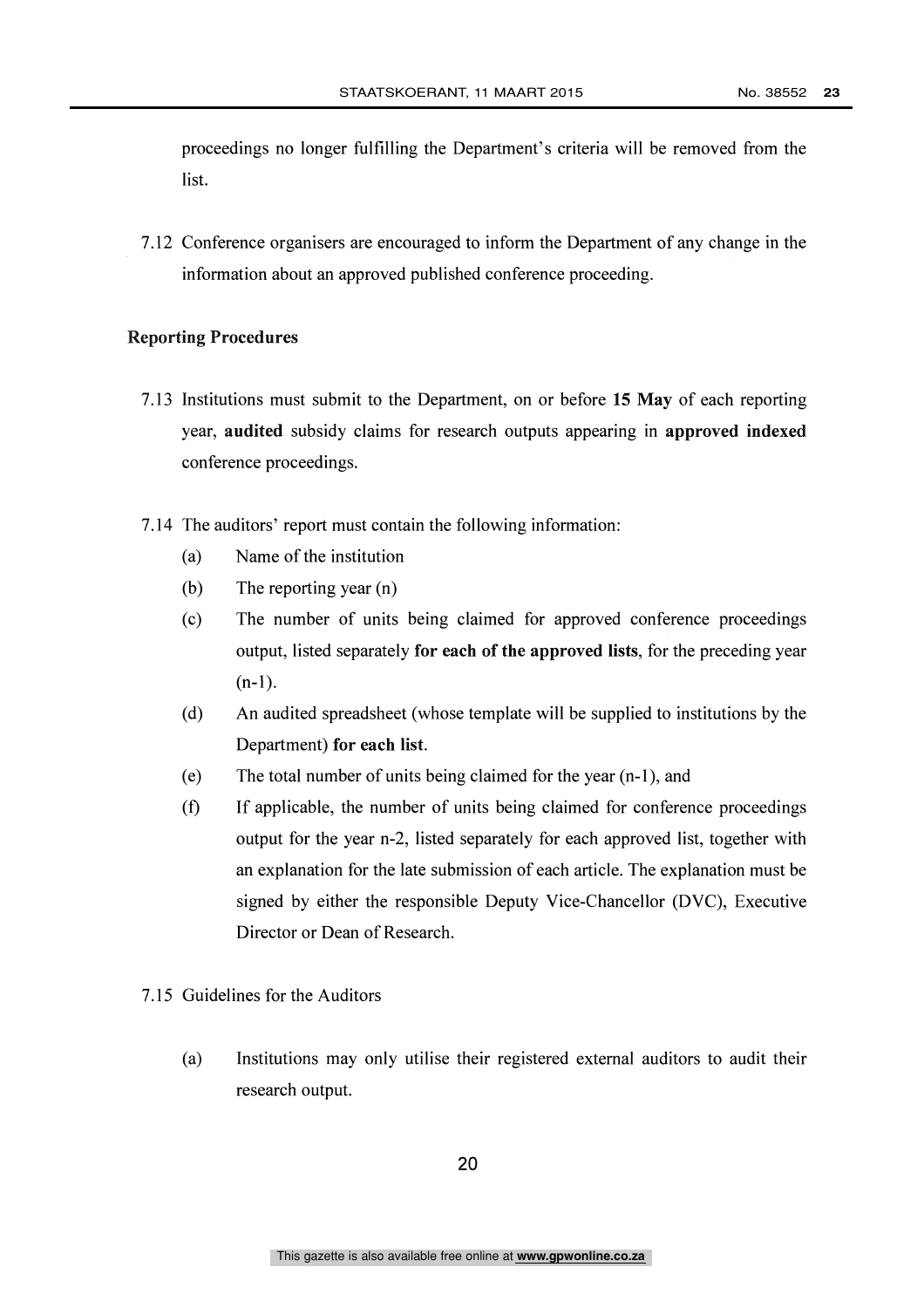- (b) The auditors' report must be issued on the auditors' official letterhead and must be addressed to the Director-General of the Department of Higher Education and Training.
- (c) The auditor must express an opinion on the institution's subsidy claim for the research output.
- (d) The auditor must ensure that the calculation and allocation of units is in accordance with the stipulations of this policy.
- (e) Fractions of units must be expressed in decimal form and must be rounded off to the second decimal place, for example 12,45.
- (f) Auditors must ensure that articles have not been claimed previously.
- 7.16 All other published conference proceedings which meet this policy's criteria may be submitted with supporting documentation for evaluation by the Department's research outputs evaluation panel.
- 7.17 Institutions must submit to the Department, on or before 15 May of each reporting year (n), research output appearing in conference proceedings for the previous year (n-1). Over and above the information that will be contained in a spreadsheet (to be supplied by the Department to all institutions), the electronic submission to the Department must be accompanied by the following:
	- (a) A physical copy of the proceedings to be evaluated;
	- (b) The allocated proceedings number on the spine of each proceedings (the institution must clearly and sequentially number and label all proceedings. Numbers must be preceded by the letter P, for example P1, P2);
	- (c) Markers must be inserted in the proceedings where the following information can be found:
		- evidence of peer review (see sub-section below);
		- International Standard Book Number or Serial Number (ISBN/ ISSN);
		- publisher;
		- title of the contribution being claimed;  $\bullet$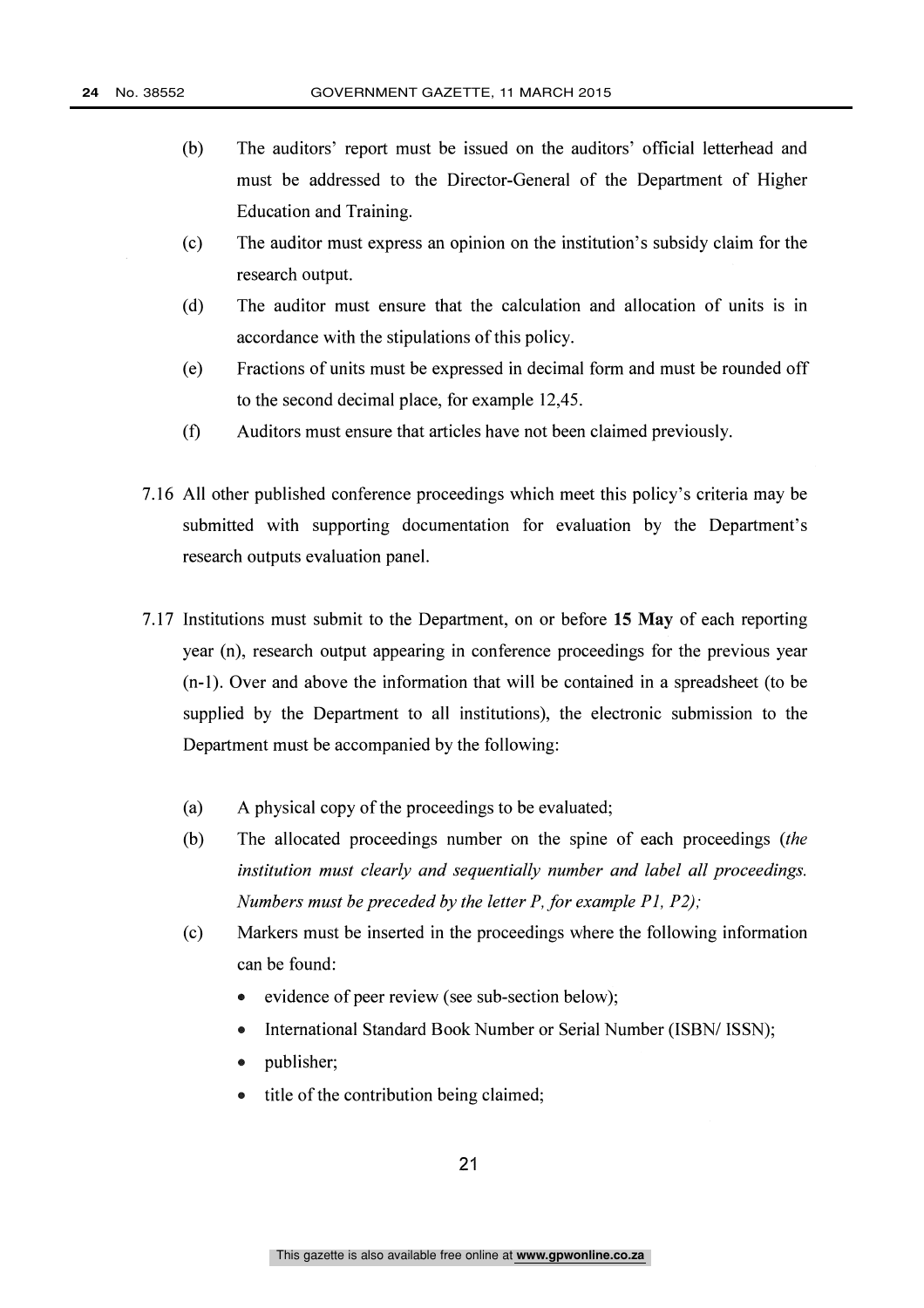- name(s) of author(s) of the contribution(s) of being claimed; and  $\bullet$
- (d) Any other material which may assist with efficiency of the evaluation process.

#### Peer Review

- 7.18 Evidence of the pre-publication peer review process must be provided for every conference proceeding submitted for subsidy. The peer-review evidence must be clear and unambiguous.
- 7.19 In the event that a conference proceeding is published in a language other than English, the institution must submit an abstract in English. Similarly, any supporting documentation must also be provided in English.

#### 8. General Processes and Procedures for Evaluation of Submissions

- 8.1 Institutions must submit their research output annually for the preceding year (n-1) for each reporting year. All claims must be submitted under the signature of the Vice Chancellor, or the Deputy Vice Chancellor of Research or the Dean/Executive Director of Research.
- 8.2 To enhance the efficacy and efficiency of policy implementation, institutions are required to:
	- (a) be fully acquainted with the policy and procedures;
	- (b) ensure all information submitted to the Department is accurate;
	- (c) submit all documents and information timeously;
	- (d) establish an institutional internal evaluation committee for screening of outputs in terms of this policy prior to submission to the Department.
	- (e) verify, by assessing peer-review reports, that all their outputs have undergone a rigorous peer-review process prior to submission to the Department.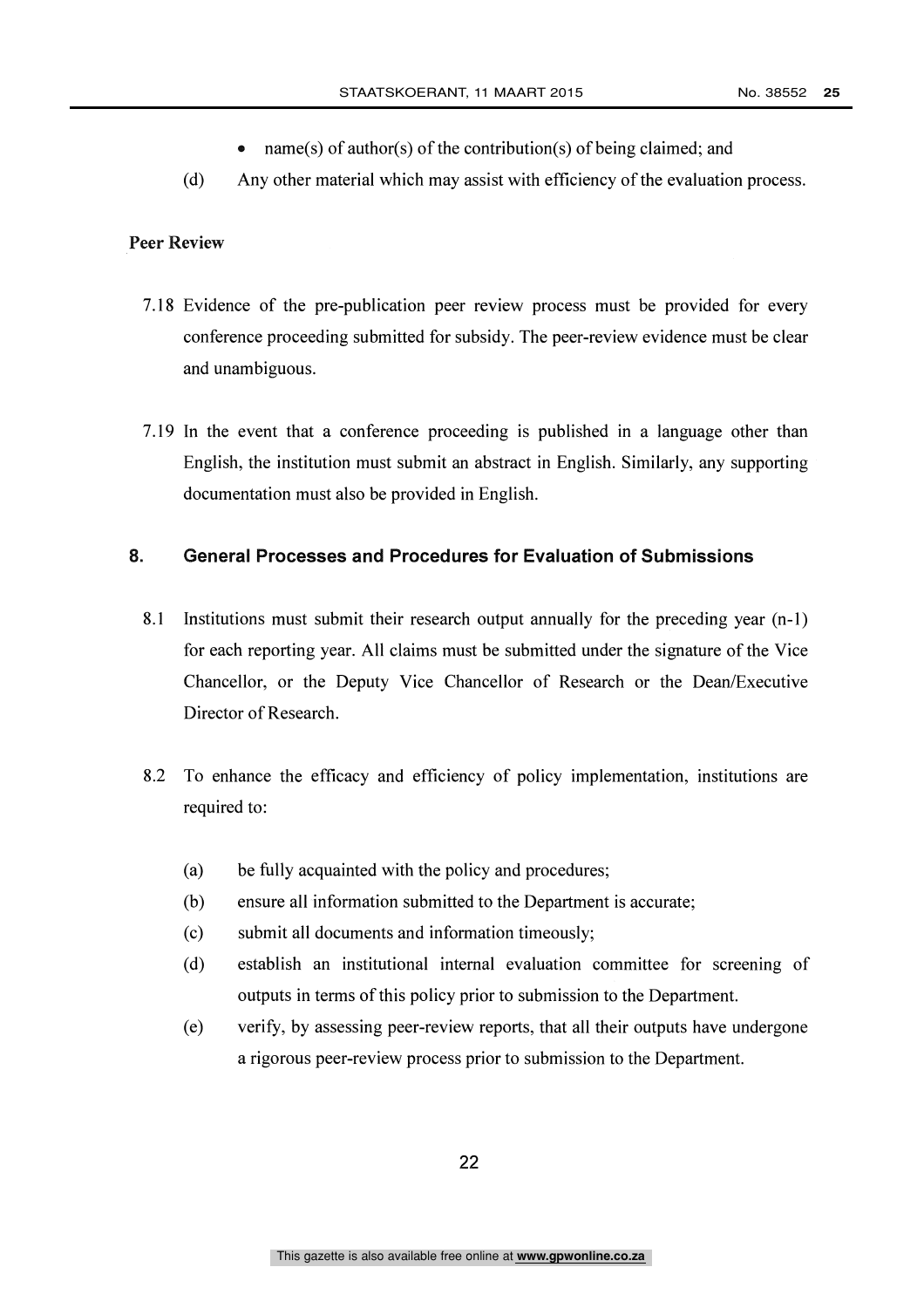- (0 ideally, the internal evaluation committee must be chaired by the DVC: Research and should look at issues such as: the peer review process; quality and/or scholarliness of the publication; and address any matters pertaining to research integrity. Independent assessors should be part of the internal evaluation process.
- (g) the submission must be accompanied by a declaration signed by the DVC: Research, confirming that all publications included in the submission went through the internal evaluation committee.
- 8.3 Books and proceedings without the requisite information and supporting documentation will not be evaluated. Information required by the Department may be updated periodically depending on the Department's requirements. However, this will be communicated to the sector in advance.
- 8.4 Late submissions of research outputs for the year (n-2) may be considered for evaluation and subsidy provided such submissions are accompanied by credible explanation from the Vice-Chancellor, or Deputy Vice-Chancellor of Research or Dean/ Director of Research stating the reasons for the late submission of each publication. Supporting evidence will be an added advantage.
- 8.5 Late submissions for years prior to n-2 and /or submissions without an accompanying explanation will not be considered for subsidy.

#### 9. Disclaimer

9.1 This Policy governs the awarding of research output subsidy to institutions and supersedes the list of accredited journal titles that the department sends to institutions annually.